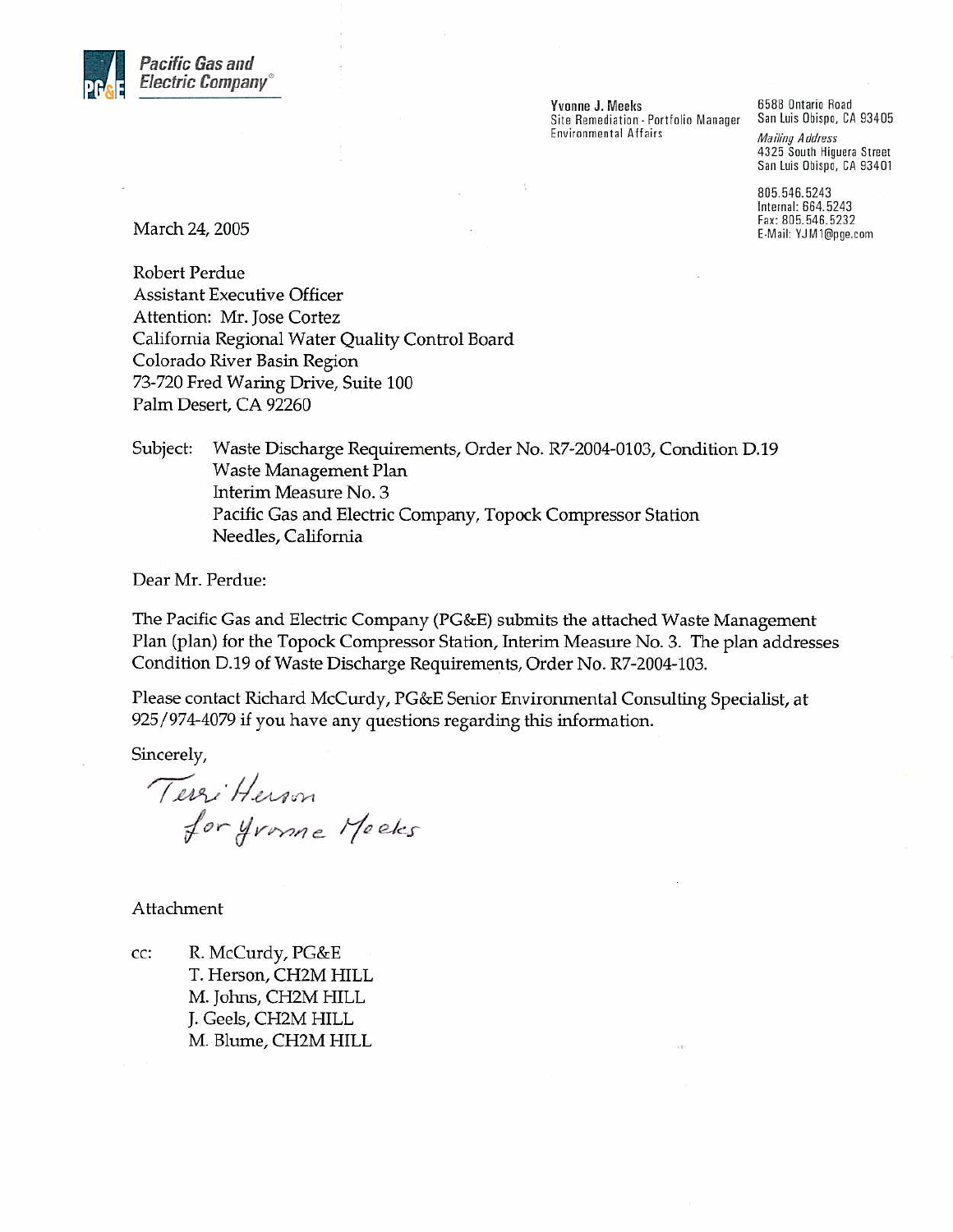# **Waste Management Plan Topock Compressor Station Needles, California**

Prepared for

## **Colorado River Basin Regional Water Quality Control Board**

On behalf of

**Pacific Gas and Electric Company** 

March 2005

**CH2MHILL**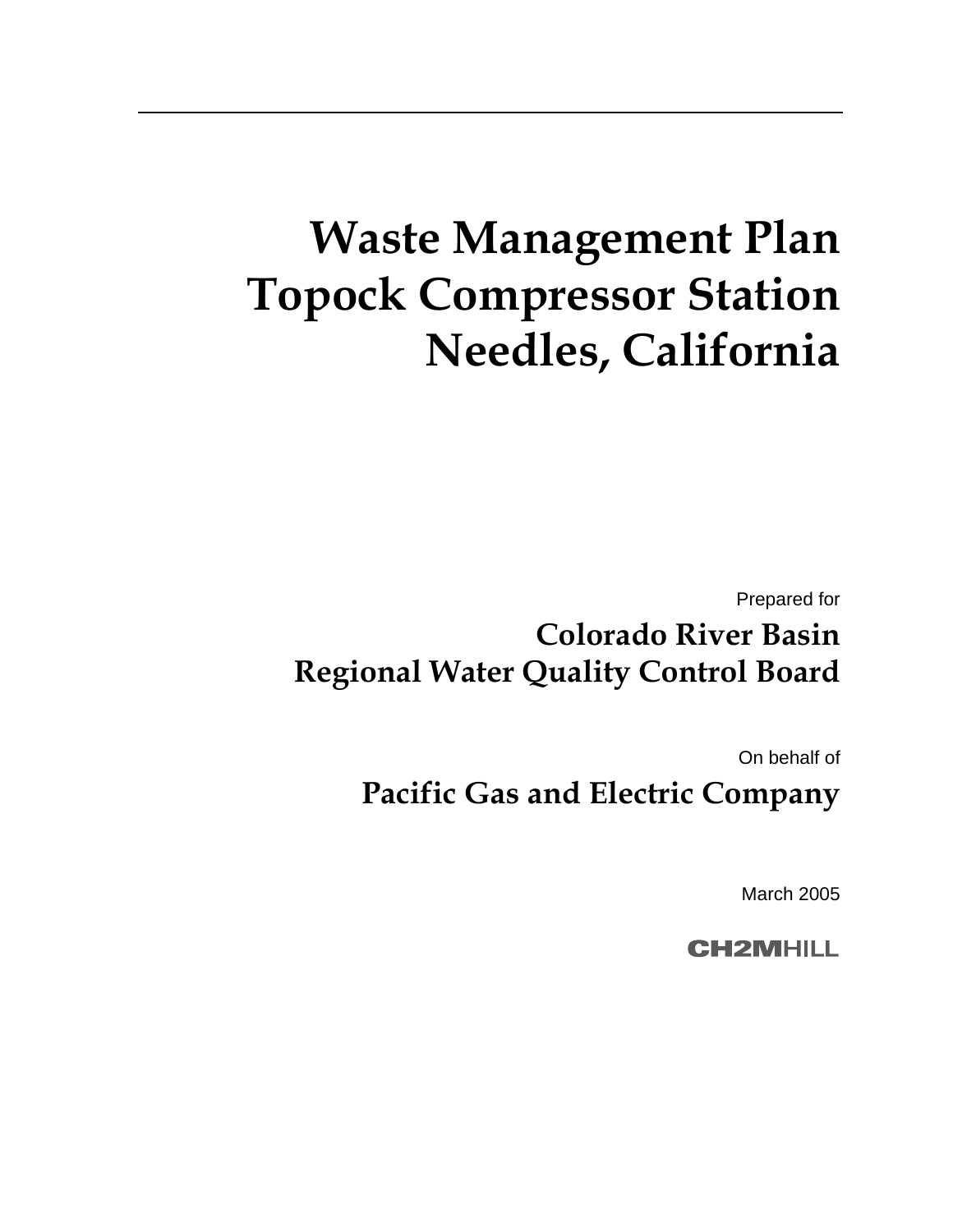## **Contents**

| 1.0  |                                                                           |  |  |  |
|------|---------------------------------------------------------------------------|--|--|--|
| 2.0  |                                                                           |  |  |  |
|      | 2.1                                                                       |  |  |  |
|      | 2.2                                                                       |  |  |  |
| 3.0  |                                                                           |  |  |  |
| 4.0  | Hazardous Material Pre-transportation and Transportation Requirements 4-1 |  |  |  |
| 5.0  |                                                                           |  |  |  |
|      | 5.1                                                                       |  |  |  |
|      | 5.2                                                                       |  |  |  |
|      | 5.3                                                                       |  |  |  |
|      | 5.4                                                                       |  |  |  |
|      | 5.5                                                                       |  |  |  |
|      | 5.6                                                                       |  |  |  |
| 6.0  |                                                                           |  |  |  |
| 7.0  |                                                                           |  |  |  |
| 8.0  | Management of Fluorescent Light Bulbs and Used Batteries 8-1              |  |  |  |
| 9.0  |                                                                           |  |  |  |
|      | 9.1                                                                       |  |  |  |
|      | 9.2                                                                       |  |  |  |
|      | 9.3                                                                       |  |  |  |
|      | 9.4                                                                       |  |  |  |
| 10.0 |                                                                           |  |  |  |
| 11.0 |                                                                           |  |  |  |
| 12.0 |                                                                           |  |  |  |

#### **Tables**

| $\mathbf{1}$ | Summary of IM 3 Waste Streams                                             |
|--------------|---------------------------------------------------------------------------|
| 2            | WDR R7-2004-0103 Monitoring Program, Treatment Plant Solids Analyses      |
| 3            | WDR R7-2004-0103 Monitoring Program, Reverse Osmosis Concentrate Analyses |
| 4            | Summary of IM 3 Waste Streams, Waste Transporters and Disposal Facilities |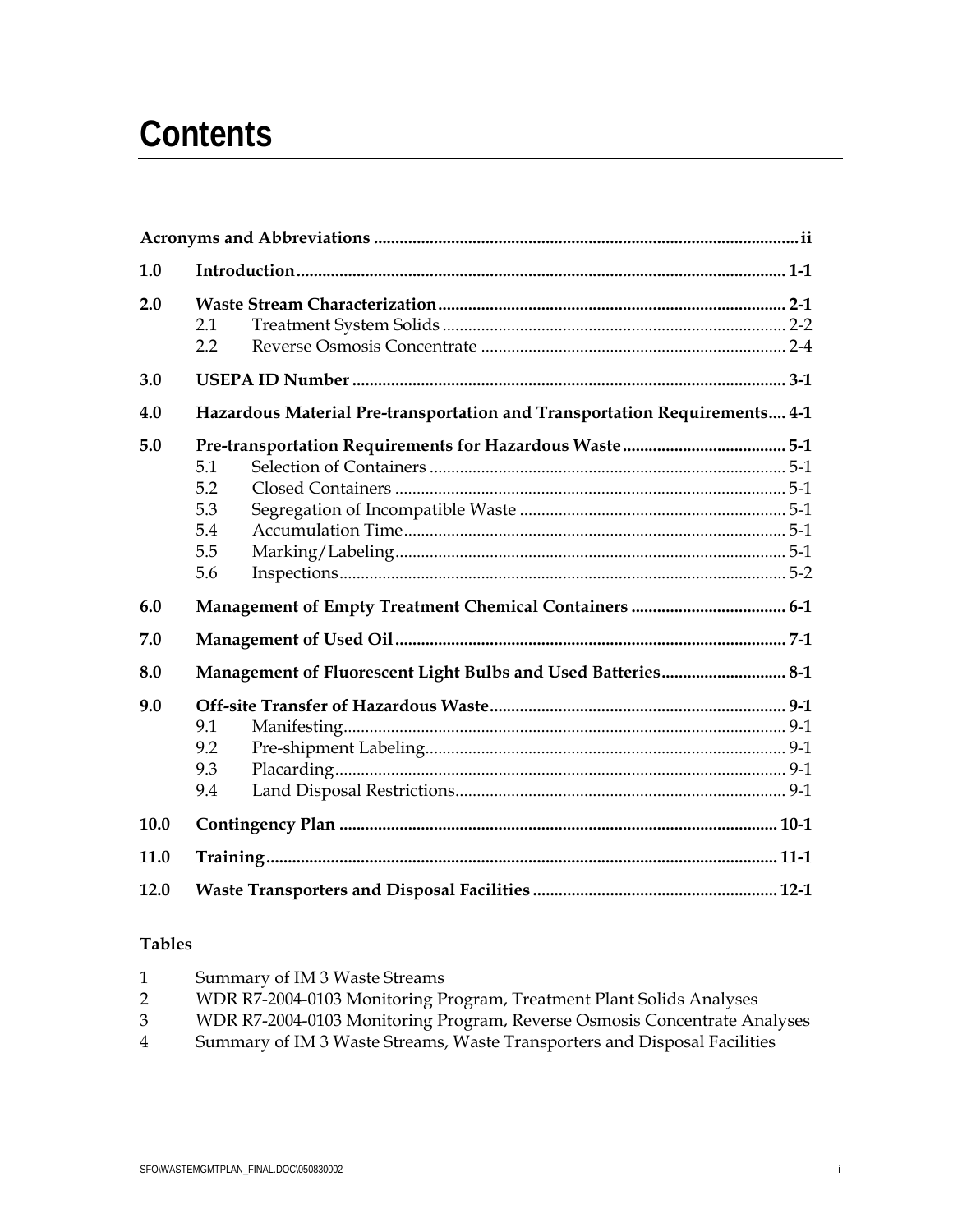# **Acronyms and Abbreviations**

| <b>BLM</b>      | Bureau of Land Management                                         |
|-----------------|-------------------------------------------------------------------|
| <b>CCR</b>      | California Code of Regulations                                    |
| <b>CFR</b>      | Code of Federal Regulations                                       |
| <b>CRBRWQCB</b> | Colorado River Basin Region Regional Water Quality Control Board, |
| Cr(VI)          | hexavalent chromium                                               |
| Cr(III)         | trivalent chromium                                                |
| <b>DOT</b>      | Department of Transportation                                      |
| IM              | interim measures                                                  |
| PG&E            | Pacific Gas and Electric Company                                  |
| <b>RCRA</b>     | Resource Conservation and Recovery Act                            |
| <b>TCLP</b>     | toxicity characteristic leaching procedure                        |
| <b>TDS</b>      | total dissolved solids                                            |
| <b>USEPA</b>    | United States Environmental Protection Agency                     |
| <b>WDR</b>      | Waste Discharge Requirement                                       |
| <b>WET</b>      | waste extraction test                                             |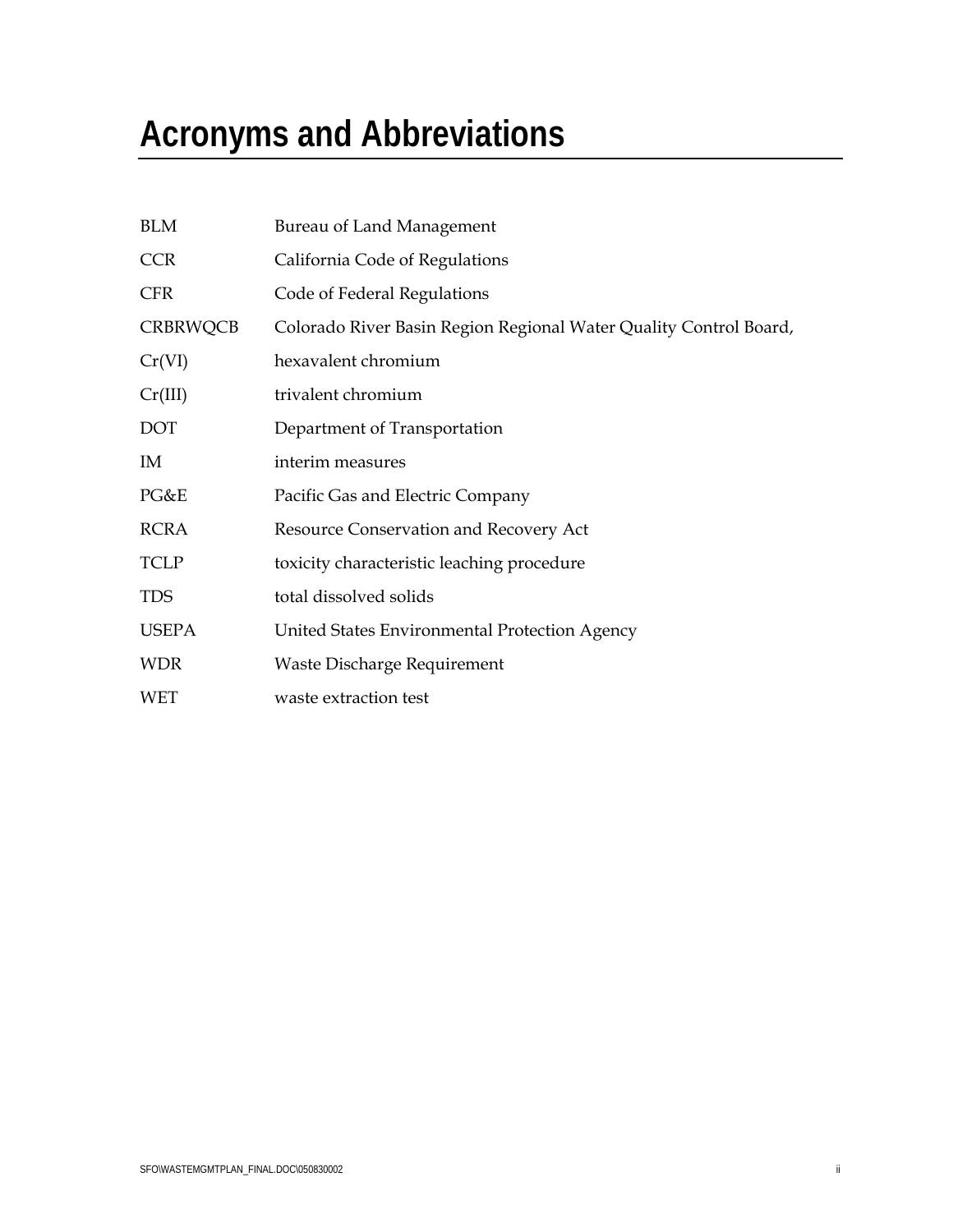This Waste Management Plan (plan) has been prepared for the Pacific Gas and Electric Company's (PG&E's) Topock Compressor Station, Interim Measures (IM) No. 3 groundwater extraction and treatment system. IM No. 3 expands groundwater extraction and treatment capacity to maintain hydraulic control of the chromium plume boundaries near the Colorado River. IM No. 3 consists of construction of a new groundwater treatment facility on San Bernardino County Assessor's Parcel 650-151-06, installation of piping to convey the water from the extraction wells to the treatment facility, and disposal of treated water by injection wells. The treatment facility generates residual solids that are disposed offsite.

The groundwater treatment system is a continuous process that involves:

- Reducing the hexavalent chromium  $[Cr(VI)]$  to the less-soluble trivalent form  $[Cr(III)]$  by reaction with ferrous chloride in a solution made slightly acidic.
- Precipitating iron and Cr(III) by the addition of sodium hydroxide and air.
- Removing the majority of precipitated solids by gravity separation in a clarifier.
- Passing the clarified water through a microfilter to provide additional solids removal.
- Lowering the naturally-occurring total dissolved solids (TDS) of the groundwater using reverse osmosis.
- Dewatering settled solids.

Wastes that are generated from the groundwater treatment process and that are addressed by this plan include:

- Dewatered settled solids.
- Reverse osmosis concentrate.
- Off-specification groundwater.

Additional waste streams that will be generated during operation of the treatment system and that are addressed by this plan include:

- Used lubricating and hydraulic oil.
- Contaminated rags, wipes, laboratory supplies, and personal protective equipment.
- Batteries.
- Fluorescent light tubes.
- Sanitary sewage.
- Conventional trash.
- Empty chemical containers.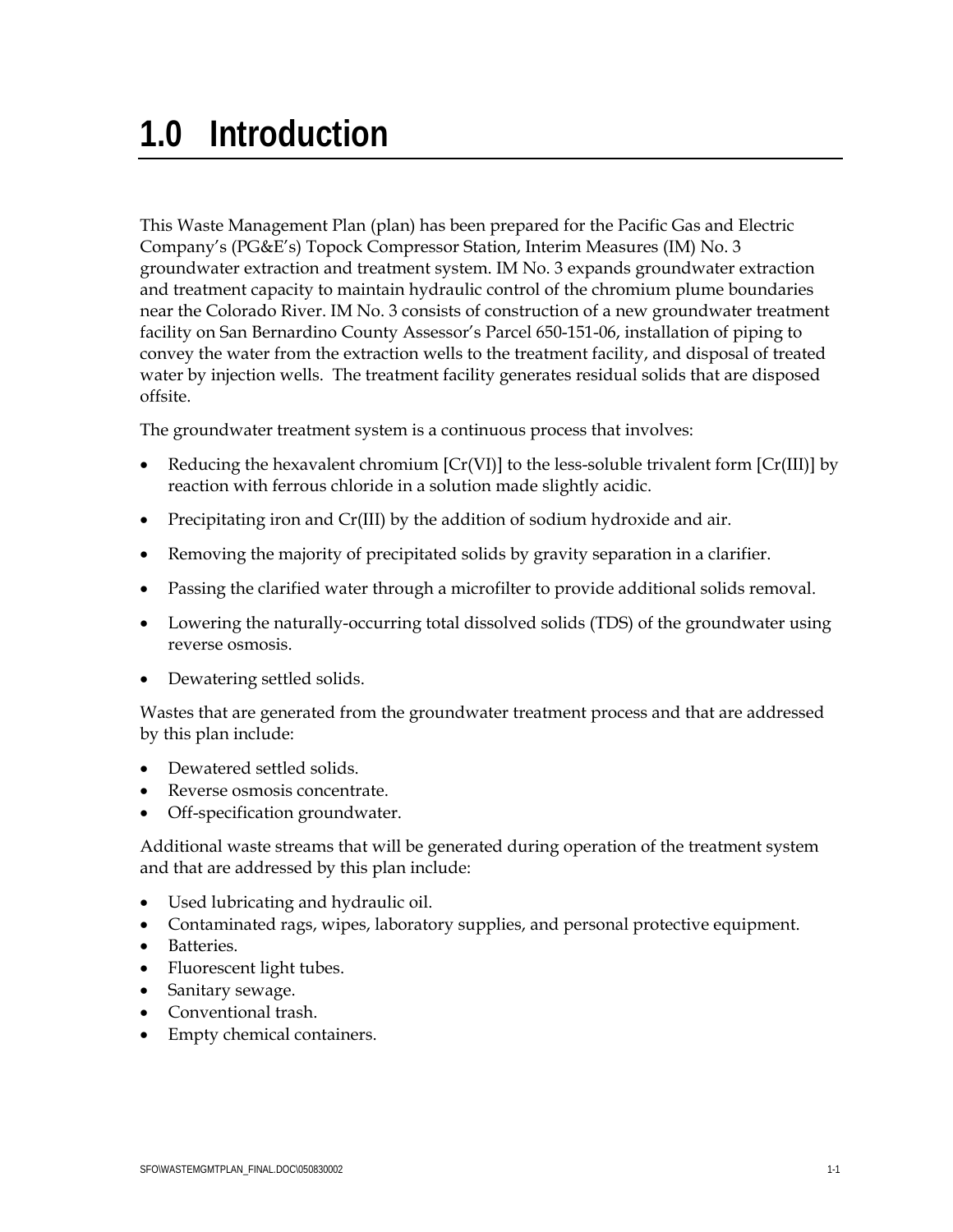Although the extracted groundwater is, itself, a hazardous waste, the extraction, treatment, and management of the treated groundwater is not included here because it is addressed in detail in other documents.

This plan presents procedures for management, transportation, and disposal of IM No. 3 waste streams. Additional documents associated with waste management include the Conditional Authorization Notification and the Business Emergency/Contingency Plan, required by the local Certified Unified Program Agency, which for this project, is the San Bernardino County Fire Department. This plan will be revised if new waste streams are identified or management procedures change significantly.

Wastes from IM No. 3 will be managed and disposed of in a manner consistent with applicable state and federal laws and regulations. PG&E will obtain approvals required by the Bureau of Land Management (BLM) prior to transporting waste on BLM land and will obtain written approval from the Colorado River Basin Regional Water Quality Control Board (CRBRWQCB) regarding the location and method of disposal of wastes before disposing of waste streams not included in this Plan.

This plan addresses the following regulatory requirements:

- Waste Discharge Requirements (WDRs), Order No. R7-2004-0103, Condition D.19. requirement to prepare a Waste Management Plan.
- California Code of Regulations, Title 22, Division 4.5 (22 CCR), Section 66262.34. hazardous waste generator accumulation requirements.
- 22 CCR Section 66260.200(c) waste characterization.
- 22 CCR, Div. 4.5, Chapter 18 land disposal restrictions.
- 22 CCR, Div. 4.5, Chapter 29 standards for the management of used oil.
- 22 CCR, Div. 4.5, Chapter 23 standards for universal waste management.
- Code of Federal Regulations, Title 49 (49 CFR), Parts 171 through 180 Federal Department of Transportation (DOT) hazardous materials regulations.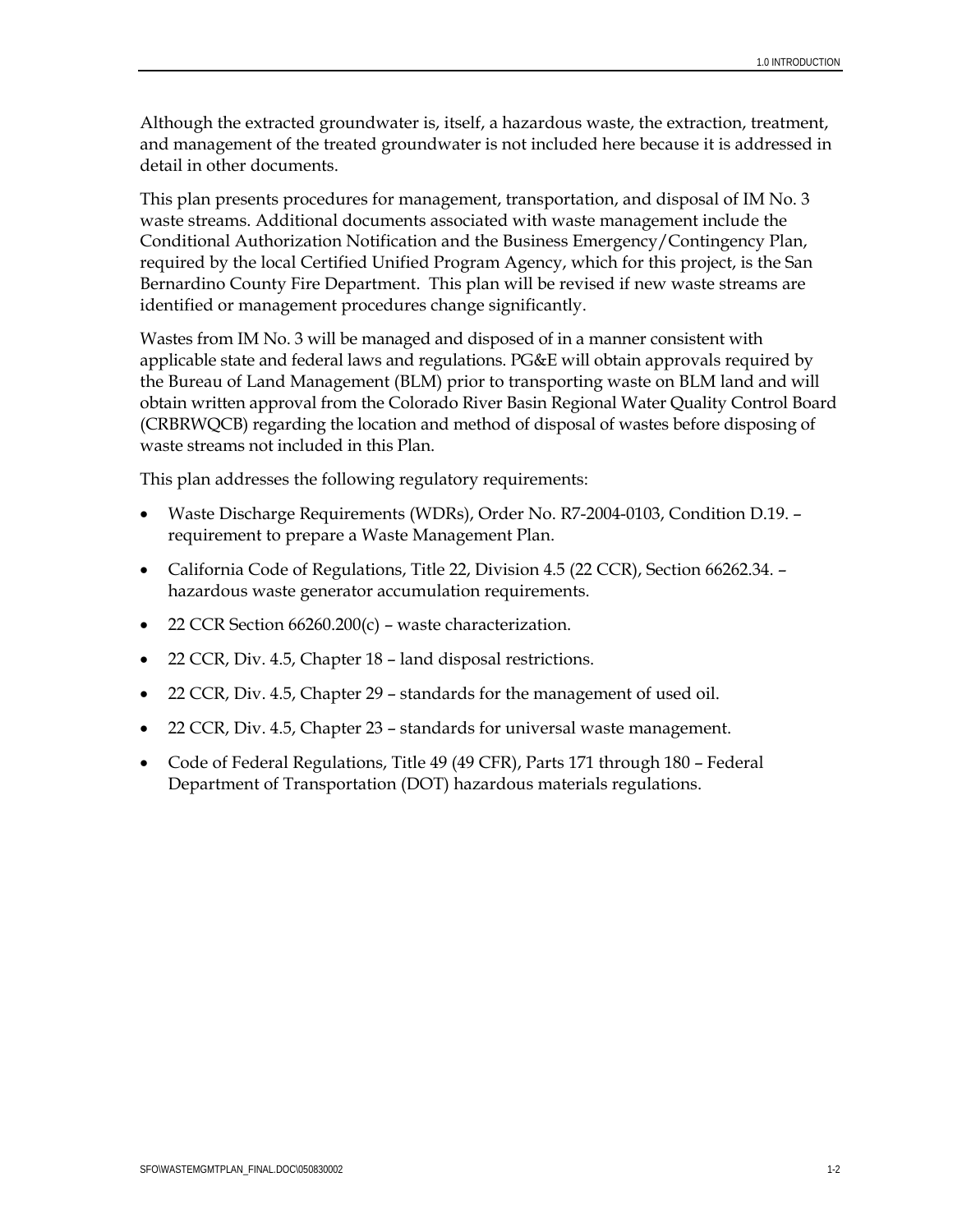The waste streams that will be generated at the IM 3 groundwater extraction and treatment facility and addressed in this plan are summarized in Table 1. The two largest-volume waste streams are treatment system solids and the reverse osmosis concentrate. Waste stream characterization for these streams is discussed in more detail below.

#### **TABLE 1**

Summary of IM 3 Waste Streams

*Waste Management Plan, Topock Compressor Station, Needles, California* 

| <b>Waste Stream</b>                                                                             | <b>Source</b>                                                                       | <b>Estimated Annual</b><br>Quantity                | <b>Management Approach</b>                                                                                                                                         |  |  |  |
|-------------------------------------------------------------------------------------------------|-------------------------------------------------------------------------------------|----------------------------------------------------|--------------------------------------------------------------------------------------------------------------------------------------------------------------------|--|--|--|
| <b>Hazardous Wastes</b>                                                                         |                                                                                     |                                                    |                                                                                                                                                                    |  |  |  |
| <b>Treatment system</b><br>solids                                                               | Treatment system<br>clarifier                                                       | 372,000 pounds                                     | Pumped to transportable phase<br>separators, which are transported off<br>site to a permitted disposal facility.                                                   |  |  |  |
| Off-specification or<br>untreated<br>groundwater                                                | Potentially generated<br>during emergency shut<br>down or maintenance<br>conditions | 4,000 gallons                                      | Pumped from treatment system tanks<br>into tanker trucks and transported to a<br>permitted disposal facility.                                                      |  |  |  |
| Used oil                                                                                        | Treatment system<br>mechanical equipment<br>preventive<br>maintenance               | < 55 gallons per<br>year                           | Accumulate in 55-gallon drum in<br>accordance with used-oil regulations<br>(22 CCR Division 4.5, Chapter 29) and<br>transport off site to a permitted facility.    |  |  |  |
| Fluorescent light<br>tubes                                                                      | Office                                                                              | $<$ 10 tubes                                       | Manage in accordance with Universal<br>Hazardous Waste Rules (22 CCR<br>Division 4.5, Chapter 23) and transport<br>off site to a permitted management<br>facility. |  |  |  |
| Used batteries                                                                                  | Portable equipment.                                                                 | <20 batteries                                      | Manage in accordance with Universal<br>Hazardous Waste Rules (22 CCR<br>Division 4.5, Chapter 23) and transport<br>off site to a permitted management<br>facility. |  |  |  |
| <b>Miscellaneous</b><br>hazardous waste,<br>including cleanup<br>debris, wipes, and<br>filters. | Equipment<br>maintenance, cleanup<br>of small spills,<br>laboratory wastes.         | <12 drums<br>(approximately 500<br>pounds maximum) | Manage in accordance with hazardous<br>waste regulations (22 CCR Division<br>4.5, Chapters 11 & 12) and transport<br>off site to a permitted disposal facility.    |  |  |  |
| <b>Non-hazardous Wastes</b>                                                                     |                                                                                     |                                                    |                                                                                                                                                                    |  |  |  |
| <b>Treatment system</b><br>reverse osmosis                                                      | <b>Treatment system</b><br>reverse osmosis                                          | 2,100,000 gallons                                  | Pumped to the MW-20 bench tanks<br>and transported to a permitted                                                                                                  |  |  |  |

system

concentrate

disposal facility.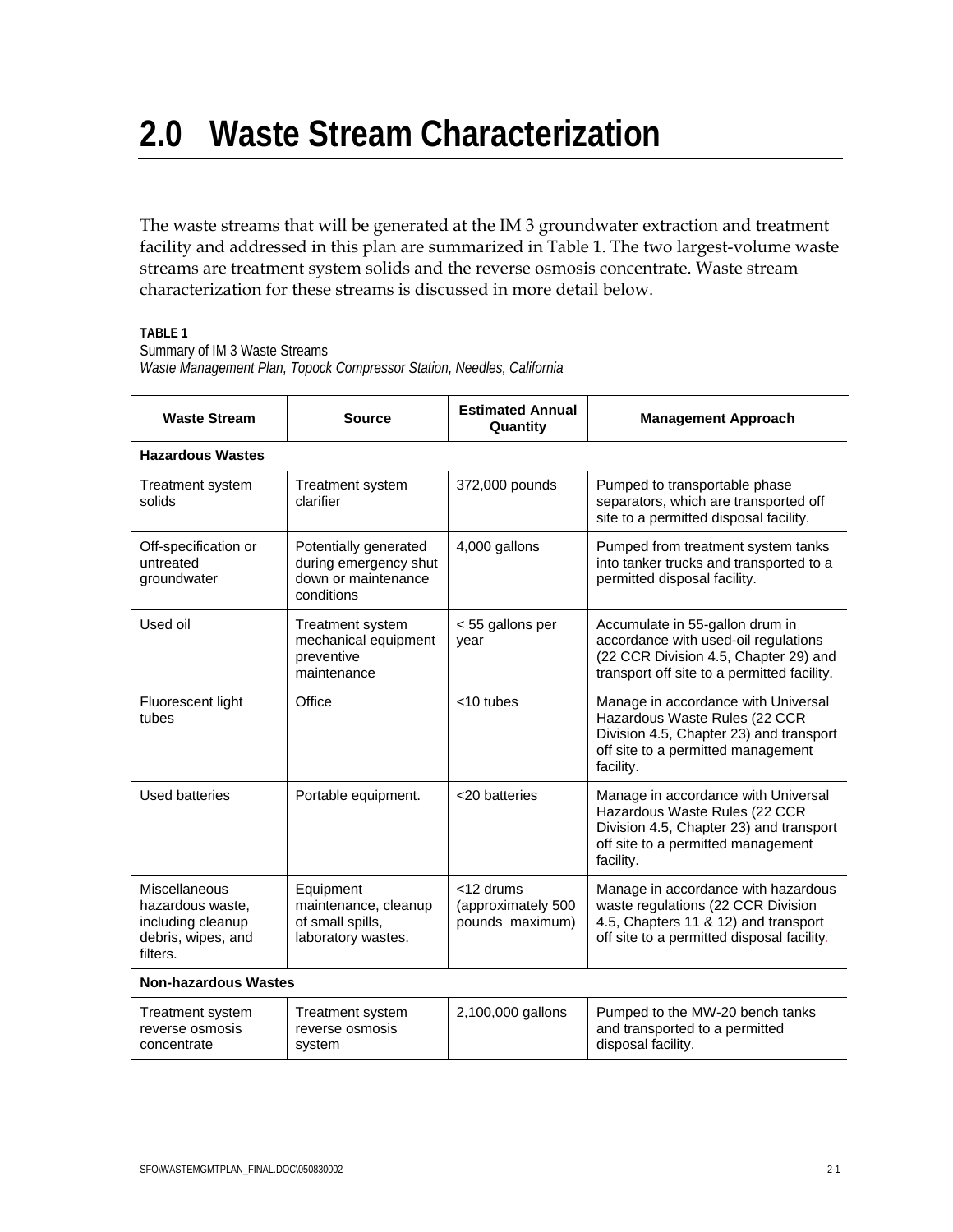#### **TABLE 1**

| Summary of IM 3 Waste Streams                                         |  |  |
|-----------------------------------------------------------------------|--|--|
| Waste Management Plan, Topock Compressor Station, Needles, California |  |  |

| <b>Waste Stream</b>                   | Source                                | <b>Estimated Annual</b><br>Quantity | <b>Management Approach</b>                                                                    |
|---------------------------------------|---------------------------------------|-------------------------------------|-----------------------------------------------------------------------------------------------|
| Empty chemical<br>containers          | Treatment system                      | <50 containers                      | Managed per the empty chemical<br>container regulations (22 CCR<br>66261.7).                  |
| Domestic sewage                       | Domestic sewage<br>accumulation tank. | 14,600 gallons                      | Pumped out to tanker truck for off site<br>disposal at a permitted facility.                  |
| Miscellaneous non-<br>hazardous waste | Miscellaneous debris.                 | $<$ 1.000 pounds                    | Placed in labeled trash cans and<br>transported off site to a permitted<br>disposal facility. |

#### **2.1 Treatment System Solids**

The main constituents of the treatment system solids are insoluble iron oxyhydroxide and trivalent chromium hydroxide. Per the WDR monitoring and reporting program, treatment system solids will be tested on a monthly or quarterly basis for the parameters listed in Table 2.

**TABLE 2** 

WDR R7-2004-0103 Monitoring Program, Treatment System Solids Analyses *Waste Management Plan, Topock Compressor Station, Needles, California* 

| <b>Parameter</b>           | <b>Sample Type</b> | <b>Testing Frequency</b> |
|----------------------------|--------------------|--------------------------|
| Fluoride                   | Composite          | Monthly                  |
| Total chromium             | Composite          | Monthly                  |
| <b>Hexavalent Chromium</b> | Composite          | Monthly                  |
| Antimony                   | Composite          | Monthly                  |
| Arsenic                    | Composite          | Monthly                  |
| <b>Barium</b>              | Composite          | Monthly                  |
| Beryllium                  | Composite          | Monthly                  |
| Cadmium                    | Composite          | Monthly                  |
| Cobalt                     | Composite          | Monthly                  |
| Copper                     | Composite          | Monthly                  |
| Lead                       | Composite          | Monthly                  |
| Mercury                    | Composite          | Monthly                  |
| Molybdenum                 | Composite          | Monthly                  |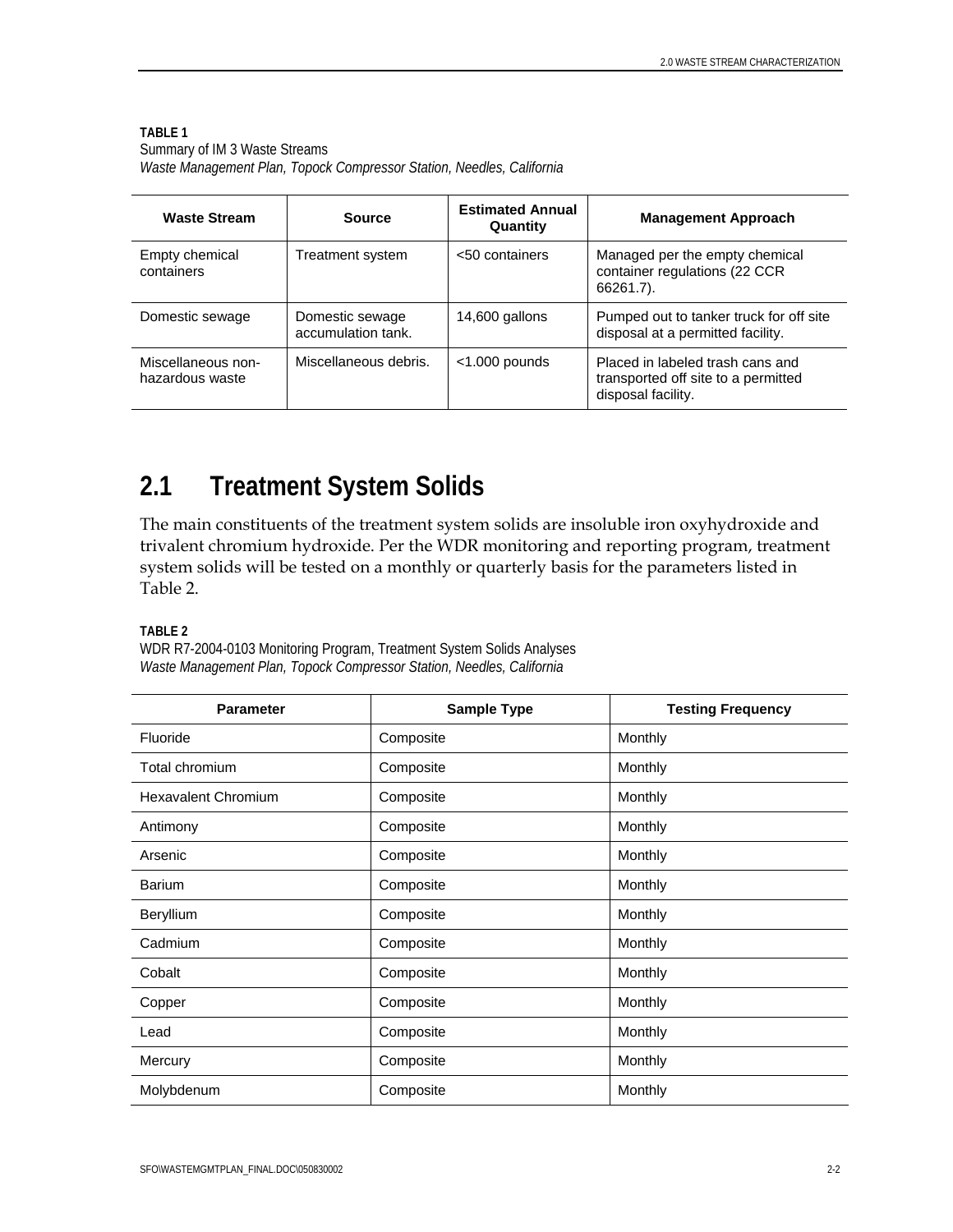#### **TABLE 2**

WDR R7-2004-0103 Monitoring Program, Treatment System Solids Analyses *Waste Management Plan, Topock Compressor Station, Needles, California* 

| <b>Parameter</b> | <b>Sample Type</b> | <b>Testing Frequency</b> |
|------------------|--------------------|--------------------------|
| <b>Nickel</b>    | Composite          | Monthly                  |
| Selenium         | Composite          | Monthly                  |
| Silver           | Composite          | Monthly                  |
| Thallium         | Composite          | Monthly                  |
| Vanadium         | Composite          | Monthly                  |
| Zinc             | Composite          | Monthly                  |
| Bioassay         | Composite          | Quarterly                |

The treatment solids will be analyzed by the following procedures to determine if they are a Resource Conservation and Recovery Act (RCRA) hazardous waste or state hazardous waste:

- Toxic characteristic leaching procedure (TCLP) per United States Environmental Protection Agency (USEPA) SW-846 Method 1311. The results of this test will be used to determine if the solids exceed the RCRA toxicity characteristics thresholds of 22 CCR 66261.24(a)(1).
- Waste extraction test (WET) per Appendix II of 22 CCR Division 4.5, Chapter 11. The results of this test will be used to determine if the solids exceed the State of California soluble threshold limit concentrations of 22 CCR 66261.24(a)(2).
- Results of the monthly solids monitoring required by the WDRs will be used to determine if the solids exceed the State of California total threshold limit concentrations of 22 CCR 66261.24(a)(2).
- Results of the quarterly bioassay monitoring of the solids required by the WDR will be used to determine if the solids are a toxic hazardous waste per  $22$  CCR 66261.24(a)(6).
- If the waste is not otherwise determined to be a toxic hazardous waste based on the tests listed above, the oral and dermal LD50 values will be calculated to determine if the solids are a toxic hazardous waste per 22 CCR 66261.24(c).
- pH per USEPA SW-846 Method 9040B or Method 9045C. The results of this test will be used to determine if the solids are a corrosive hazardous waste.

The treatment solids are not a RCRA listed waste (22 CCR, Division 4.5, Chapter 11, Article 4). Based on generator knowledge, the treatment solids do not exhibit the characteristics of ignitability or reactivity. The treatment solids consist almost entirely of inorganic solids and water. In addition, the treatment solids do not emit sufficient gas or vapor that they would have an acute inhalation LC50 less than 10,000 parts per million by volume and thus be a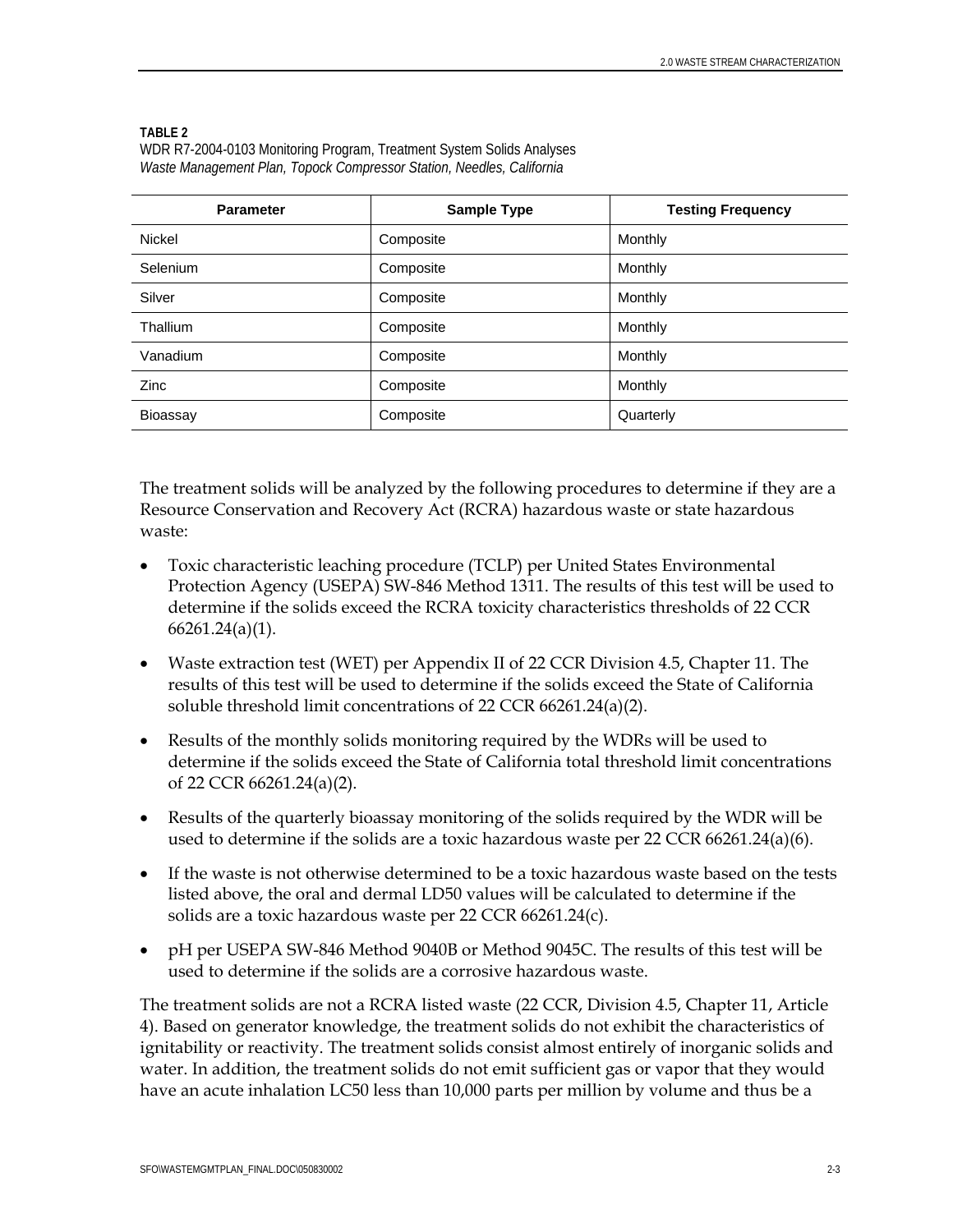toxic hazardous waste per 22 CCR 66261.24(a)(5). Finally, analyses of the groundwater have not shown the compounds in the amounts listed in 22 CCR 66261.24(a)(7).

Documentation of the results of the waste characterization of the treatment plant solids will be maintained with this Waste Management Plan.

Treatment plant solids determined to be a hazardous waste will be managed in accordance with federal and state requirements. Hazardous waste will be accumulated for not more than 90 days and will be properly manifested and shipped off site by a registered hazardous waste hauler and disposed at a facility permitted to receive the waste.

#### **2.2 Reverse Osmosis Concentrate**

The reverse osmosis concentrate consists of naturally-occurring groundwater containing dissolved solids that are concentrated to between two and four times their original concentration. Per the WDR monitoring program, the reverse osmosis concentrate will be tested on a weekly or monthly basis for the parameters listed in Table 3.

**TABLE 3** 

WDR R7-2004-0103 Monitoring Program, Reverse Osmosis Concentrate Analyses *Draft Waste Management Plan, Topock Compressor Station, Needles, California* 

| <b>Parameter</b>           | <b>Sample Type</b> | <b>Testing Frequency</b> |
|----------------------------|--------------------|--------------------------|
| <b>TDS</b>                 | Grab               | Weekly                   |
| Specific Conductance       | Grab               | Weekly                   |
| pH                         | Grab               | Weekly                   |
| <b>Total Chromium</b>      | Grab               | Weekly                   |
| <b>Hexavalent Chromium</b> | Grab               | Weekly                   |
| Antimony                   | Grab               | Monthly                  |
| Arsenic                    | Grab               | Monthly                  |
| <b>Barium</b>              | Grab               | Monthly                  |
| Beryllium                  | Grab               | Monthly                  |
| Cadmium                    | Grab               | Monthly                  |
| Cobalt                     | Grab               | Monthly                  |
| Copper                     | Grab               | Monthly                  |
| Fluoride                   | Grab               | Monthly                  |
| Lead                       | Grab               | Monthly                  |
| Mercury                    | Grab               | Monthly                  |
| Molybdenum                 | Grab               | Monthly                  |
| Nickel                     | Grab               | Monthly                  |
| Selenium                   | Grab               | Monthly                  |
| Silver                     | Grab               | Monthly                  |
| Thallium                   | Grab               | Monthly                  |
| Vanadium                   | Grab               | Monthly                  |
| Zinc                       | Grab               | Monthly                  |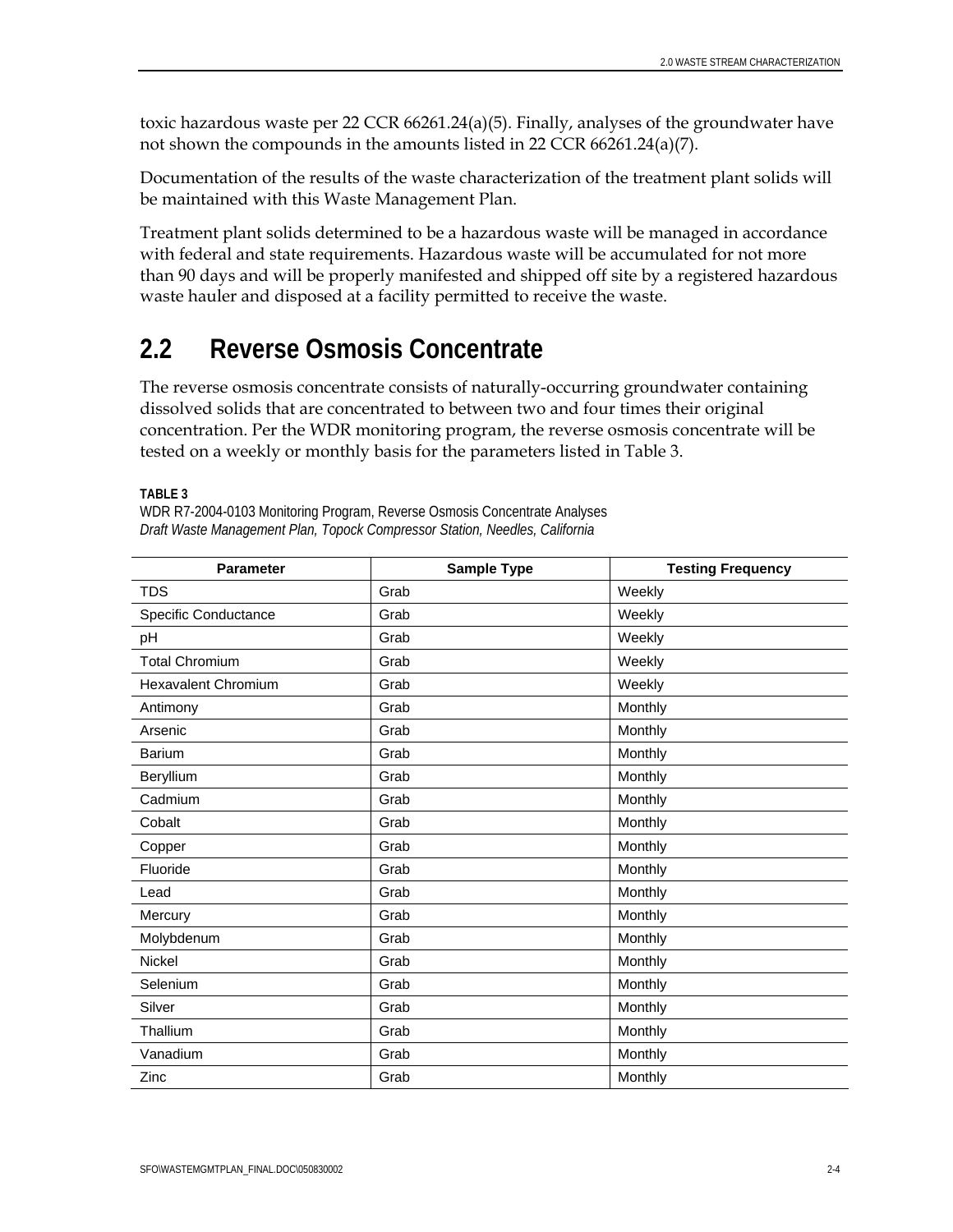The reverse osmosis concentrate will be analyzed by the following procedures to confirm that it is a non-hazardous waste:

- TCLP per EPA SW-846 Method 1311. Because the reverse osmosis concentrate does not contain filterable solids, no extraction is required, and the results of the analyses in Table 3 will be used to confirm that the reverse osmosis concentrate does not exceed the RCRA toxicity characteristics thresholds of 22 CCR 66261.24(a)(1).
- WET per Appendix II of 22 CCR Division 4.5, Chapter 11. Because reverse osmosis concentrate does not contain filterable solids, no extraction is required, and the results of the analyses in Table 3 will be used to confirm that the reverse osmosis concentrate does not exceed the State of California soluble threshold limit concentrations of 22 CCR 66261.24(a)(2).
- Results of the reverse osmosis concentrate monitoring required by the WDRs will be used to confirm that the reverse osmosis concentrate does not exceed the State of California total threshold limit concentrations of 22 CCR 66261.24(a)(2).
- A bioassay will be performed on a sample of the reverse osmosis concentrate. Results of the bioassay will be used to confirm that the reverse osmosis concentrate are not a toxic hazardous waste per 22 CCR 66261.24(a)(6).
- If the waste is not otherwise determined to be a toxic hazardous waste based on the tests listed above, the oral and dermal LD50 values will be calculated to confirm that the reverse osmosis concentrate is not a toxic hazardous waste per 22 CCR 66261.24(c).
- pH per USEPA SW-846 Method 9040B or equivalent acceptable method. The results of this test will be used to confirm that the reverse osmosis concentrate is not a corrosive hazardous waste.

The reverse osmosis concentrate is not a RCRA listed waste (22 CCR, Division 4.5, Chapter 11, Article 4). Based on generator knowledge, the reverse osmosis concentrate does not exhibit the characteristics of ignitability or reactivity. In addition, the reverse osmosis concentrate does not emit sufficient gas or vapor to qualify as a toxic hazardous waste due to acute inhalation LC50 per 22 CCR 66261.24(a)(5). Also, based on generator knowledge, the reverse osmosis concentrate does not contain the compounds in the amounts listed in 22 CCR 66261.24(a)(7).

Documentation of the results of the waste characterization of the reverse osmosis concentrate will be maintained with this plan.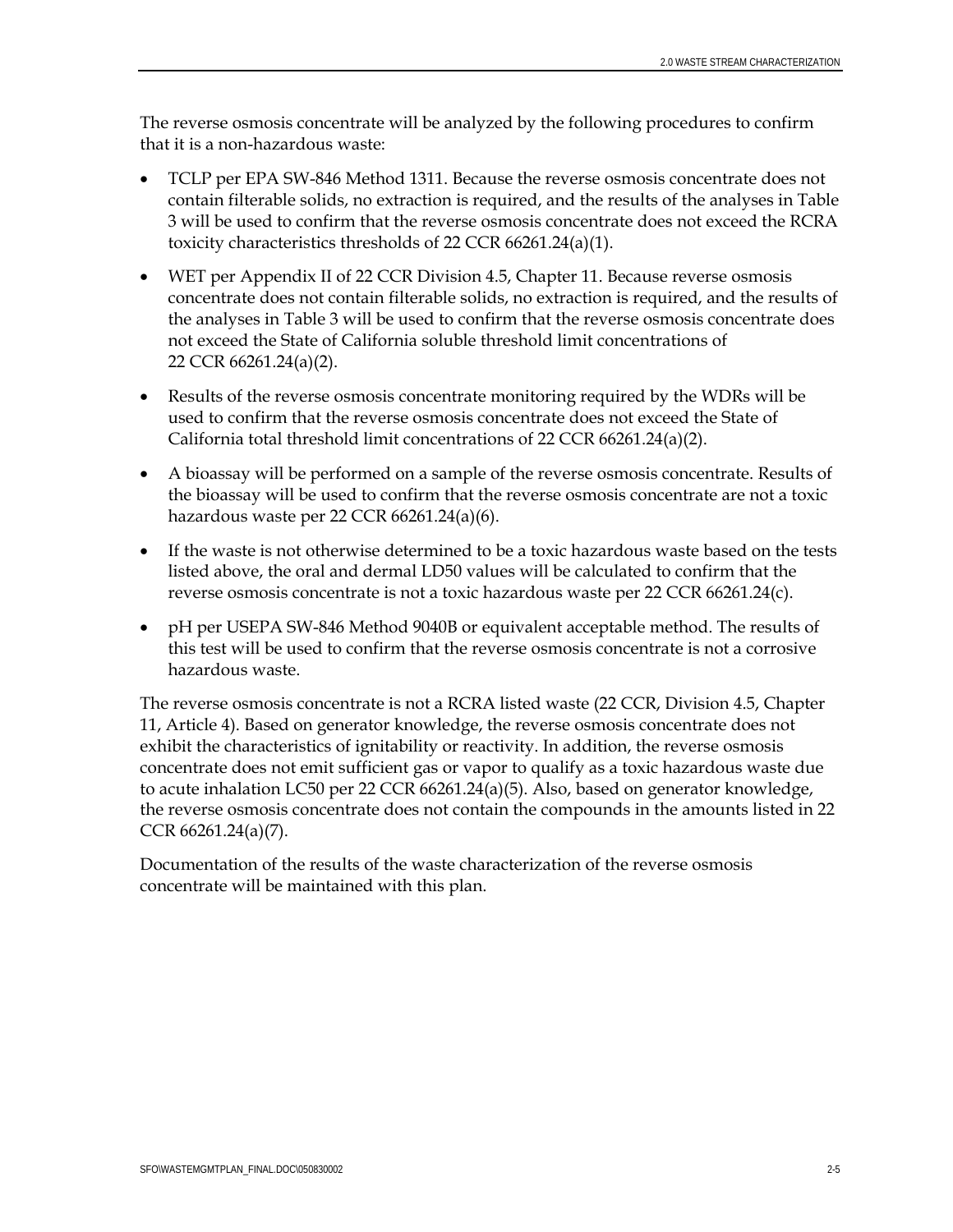# **3.0 USEPA ID Number**

Hazardous waste generators must have a USEPA ID Number. The USEPA ID Number for the groundwater extraction and treatment system is **CAR000151118**. This number will be entered on all hazardous waste manifests and used, as necessary, for other hazardous waste-related reporting and recordkeeping.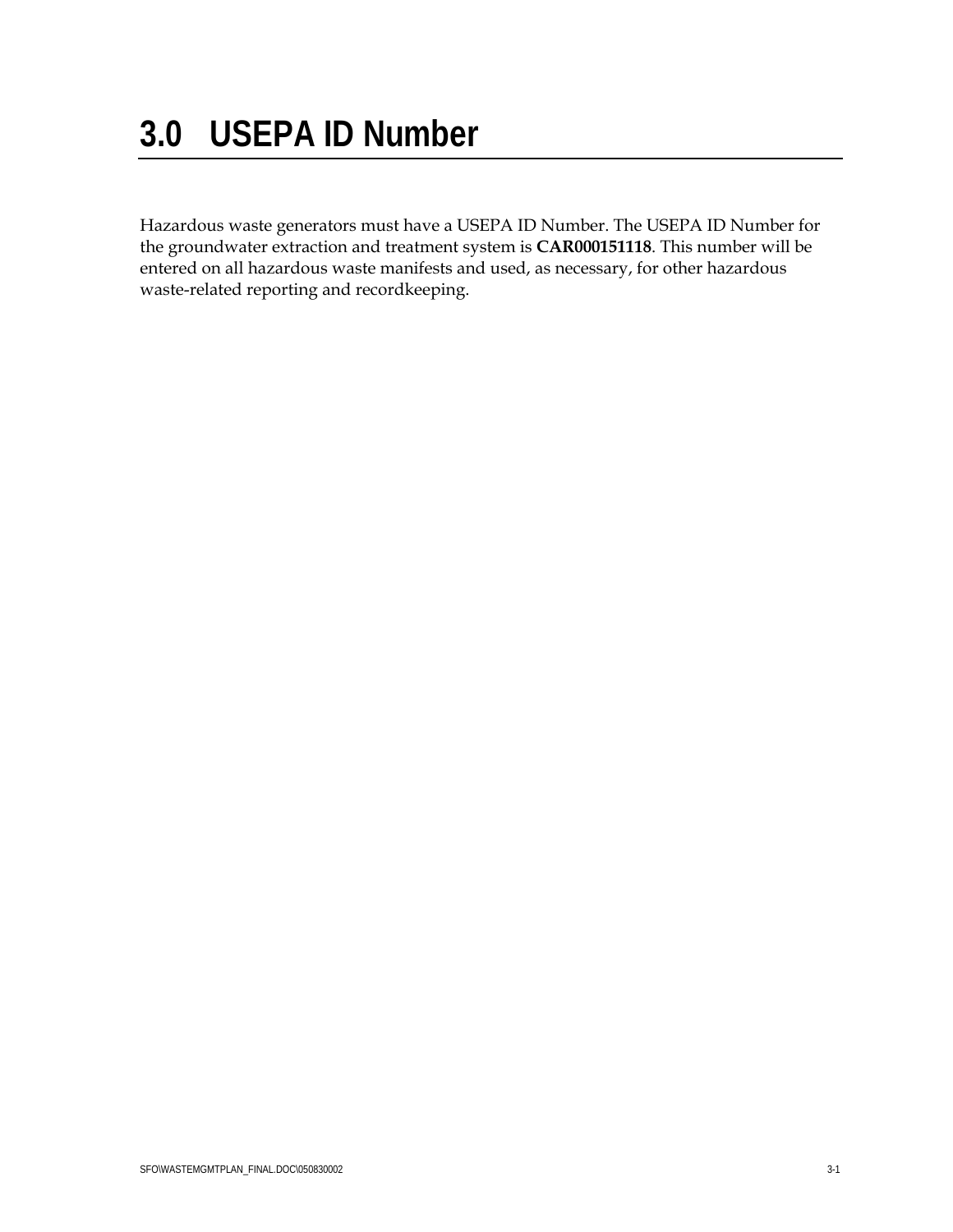## **4.0 Hazardous Material Pre-transportation and Transportation Requirements**

Hazardous materials, including hazardous wastes, will be managed on site in accordance with the Hazardous Materials Business Plan. Treatment plant staff will comply with applicable pre-transportation requirements for hazardous materials of 49 CFR Part 171 through 180 as they apply to shipments of solid and hazardous waste. Requirements include:

- 1. Determining the hazard class of a hazardous material.
- 2. Properly packaging hazardous materials.
- 3. Marking a package to indicate that it contains a hazardous material.
- 4. Labeling a package to indicate that it contains a hazardous material.
- 5. Providing and maintaining emergency response information.
- 6. Preparing or reviewing a shipping paper to verify compliance with the hazardous material regulations of 49 CFR Parts 171 through 180.
- 7. Certifying that a hazardous material is in proper condition for transportation in conformance with the requirements of the hazardous material regulations.
- 8. Loading, blocking, and bracing a hazardous materials package in a freight container or transport vehicle if treatment plant operators are performing the loading function.
- 9. Segregating a hazardous materials package in a freight container or transport vehicle from incompatible cargo if treatment plant operators are performing the loading function.
- 10. Selecting, providing, or affixing placards (as required) for a freight container or transport vehicle to indicate that it contains a hazardous material if treatment plant operators are performing the loading function.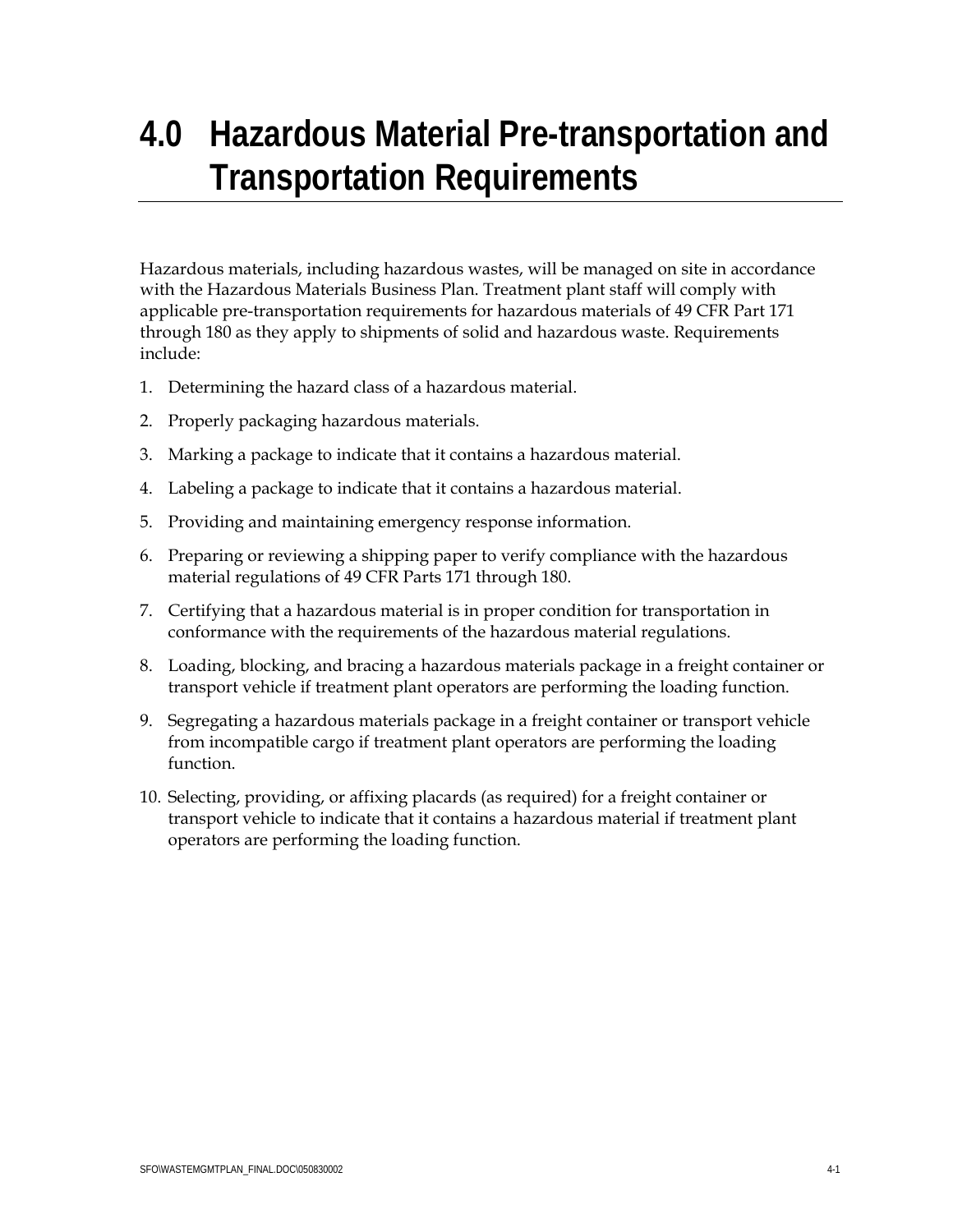Hazardous wastes will be managed in accordance with the requirements of 22 CCR, Division 4.5, Chapter 12, Article 3, Pre-Transport Requirements.

### **5.1 Selection of Containers**

Containers will be selected to be compatible with the wastes stored and will comply with applicable federal DOT requirements.

### **5.2 Closed Containers**

Lids, bungs, or other closures shall be kept closed except when adding waste to a container. At least 2 inches of air-space shall be left in containers to allow for material expansion.

## **5.3 Segregation of Incompatible Waste**

Incompatible wastes will not be placed in the same container (for example concentrated acids and bases or sodium hypochlorite and used oil).

## **5.4 Accumulation Time**

Hazardous waste containers (including the phase separator, if it is determined that the treatment solids are a hazardous waste) will be placed in secondary containment before they receive hazardous waste. Hazardous waste containers will be transported off site to a permitted disposal facility within 90 days of the date waste accumulation begins.

In accordance with 22CCR66262.34(e), waste oil may be accumulated in one 55-gallon drum or smaller container for up to 1 year from the date waste oil is placed in the empty container, provided that the container is located near the point of generation, and the container is transported off site to a licensed disposal facility within 90 days of the container becoming full.

### **5.5 Marking/Labeling**

Containers will be labeled with the following information in black, permanent ink at the time waste is first placed in the container:

- Contents/composition of the waste
- Physical state of the waste (liquid, solid)
- Hazardous properties (e.g. corrosive, toxic)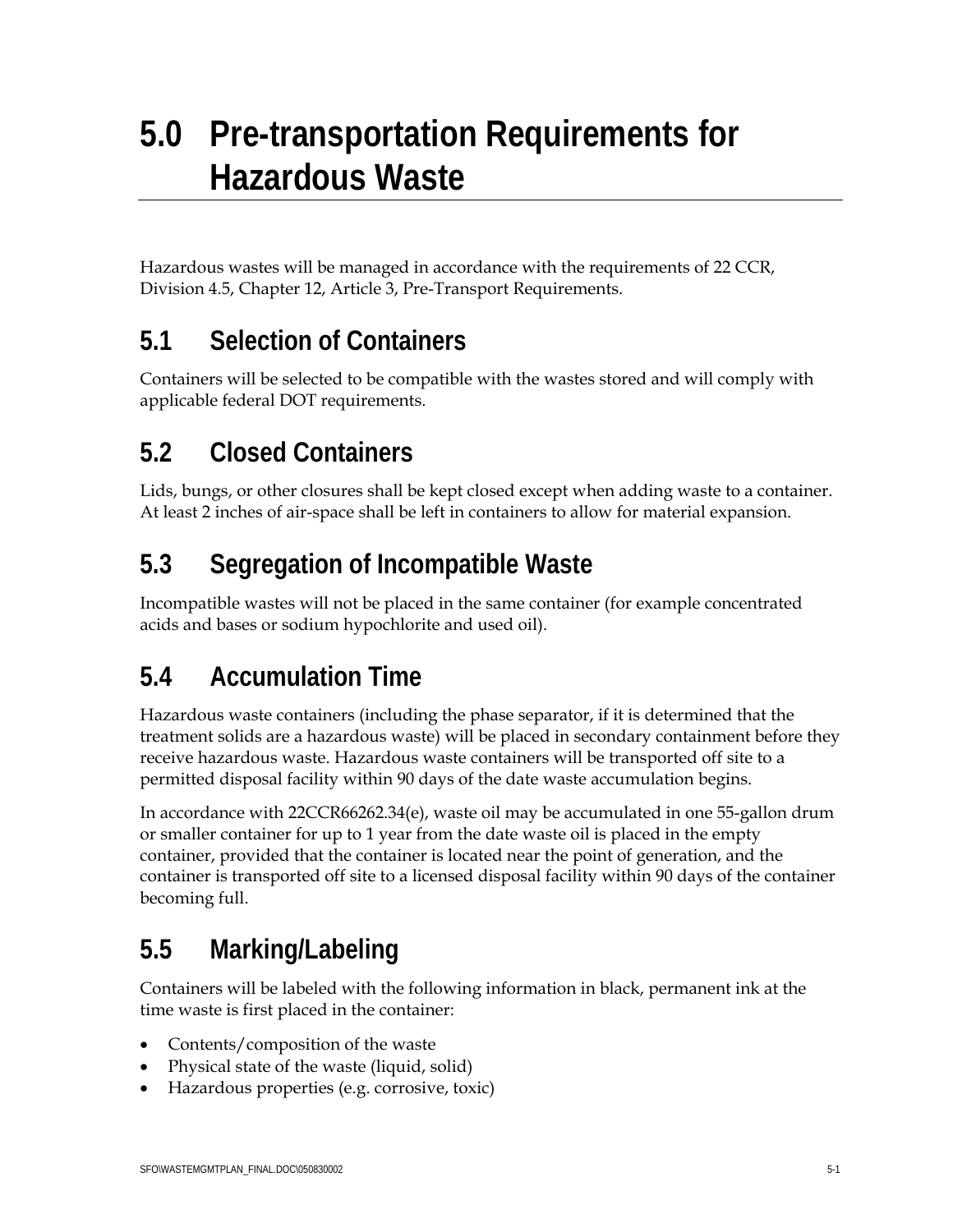- Date the empty container begins receiving hazardous waste
- USEPA waste code and California waste code
- DOT shipping name and UN or NA number
- Generator information

#### **5.6 Inspections**

Areas used for container storage or transfer will be inspected at least weekly for leaking containers and for deterioration of containers and the containment system caused by corrosion or other factors.

Tanks storing or treating hazardous wastes will be inspected daily including:

- Overfill/spill control equipment (e.g., waste-feed cutoff systems, bypass systems, and drainage systems) to ensure that all equipment is in good working order.
- The aboveground portions of the tank system, if any, to detect corrosion or releases of waste.
- Data gathered from monitoring equipment and leak-detection equipment (e.g., pressure and temperature gauges, monitoring wells) to ensure that the tank system is being operated according to its design.
- The construction materials and the area immediately surrounding the externally accessible portion of the tank system including secondary containment structures (e.g., dikes) to detect erosion or signs of releases of hazardous waste (e.g., wet spots, dead vegetation).
- For uncovered tanks, the level of waste in the tank, to ensure compliance with 22 CCR 66265.194(b)(3).

The results of these inspections will be documented in the facility operating log. A more comprehensive description of inspection requirements, including inspection requirements related to operation of the treatment system under the grant of Conditional Authorization from the County of San Bernardino Fire Department (Certified Unified Program Agency) is provided in the Environmental Compliance Plan.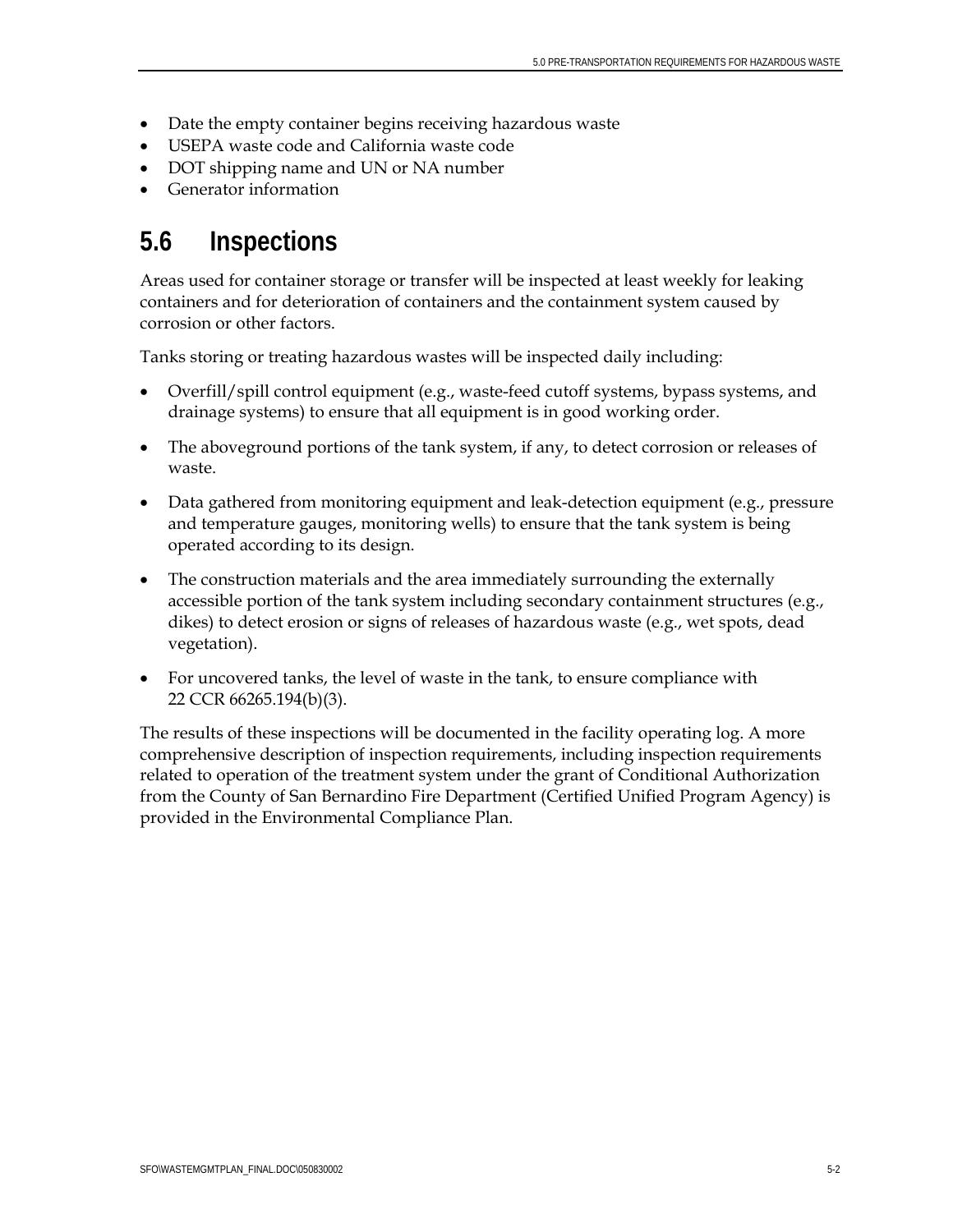## **6.0 Management of Empty Treatment Chemical Containers**

Empty containers with a capacity of 5 gallons or less may be disposed of at an appropriate solid waste facility provided they are packaged and transported properly. Containers of 5 gallons or less meeting the definition of "empty" (22CCR66261.7(b)) do not need to be marked or labeled.

Containers greater than 5 gallons meeting the definition of "empty" do not need to be managed as hazardous waste provided that the containers are managed by one of the following methods:

- Sent to a facility where the container is reclaimed for scrap value provided the container is packaged and transported properly.
- Sent for reconditioning or remanufacturing provided the container is packaged and transported properly.
- Sent to a supplier or other intermediate location prior to managing the container by one of the two methods listed above.

Empty containers larger than 5 gallons must be marked with the date that the containers are emptied and must be managed within 1 year of the date that they are emptied.

A log shall be kept for each container larger than 5 gallons listing the name, street address, mailing address, and telephone number of the facility where the containers were shipped.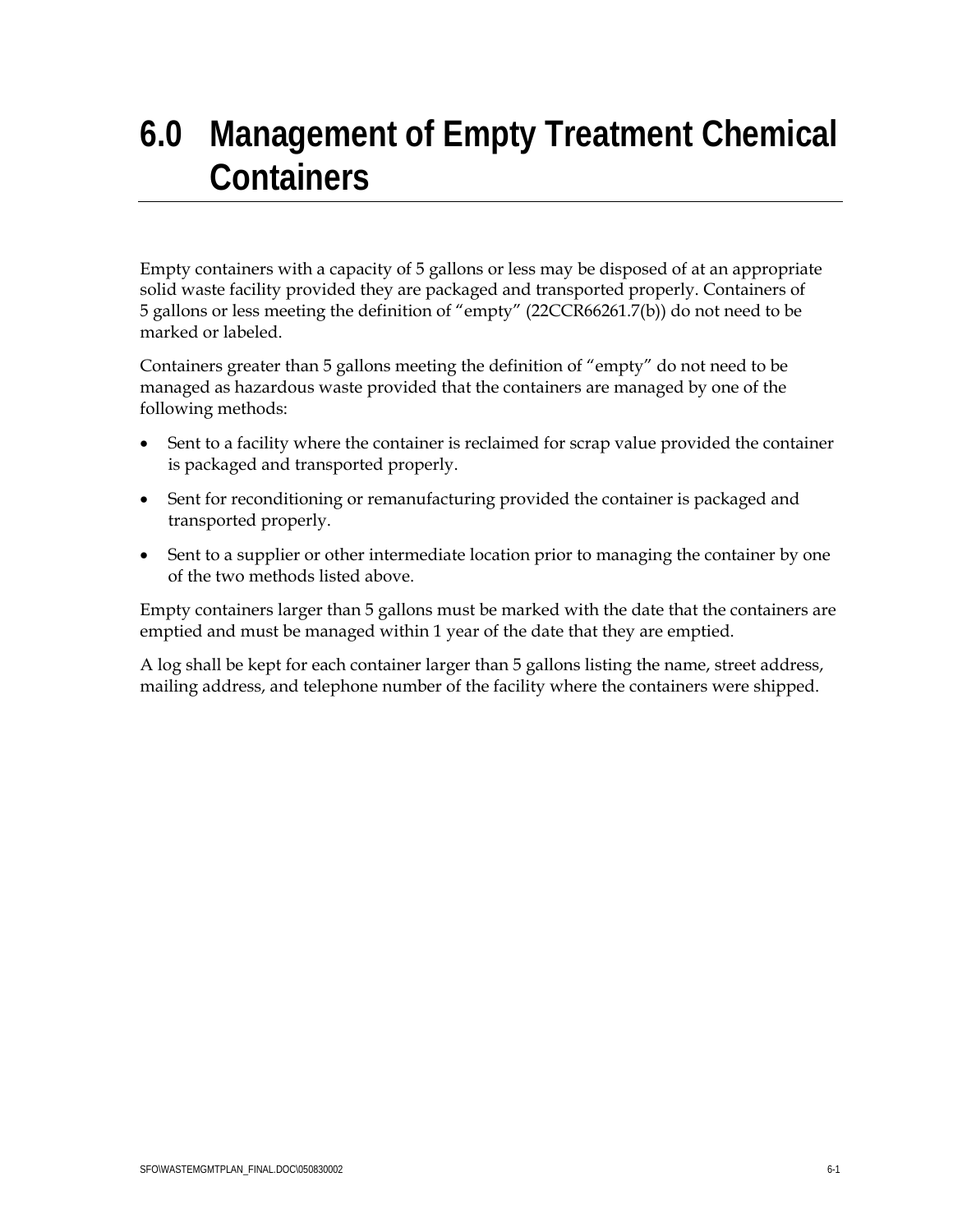Used oil is a listed hazardous waste under California State Law. On occasion, used oil may be generated when conducting maintenance on equipment. Containers used to store used oil shall be marked or clearly labeled with the words "used oil" and the appropriate hazardous waste labeling information. Used oil will be transported off site to a permitted oil recycler or permitted hazardous waste facility. Records of shipments of used oil will be kept at the facility, including the name and address of the facility to which the used oil was shipped, the quantity shipped, and the date of shipment.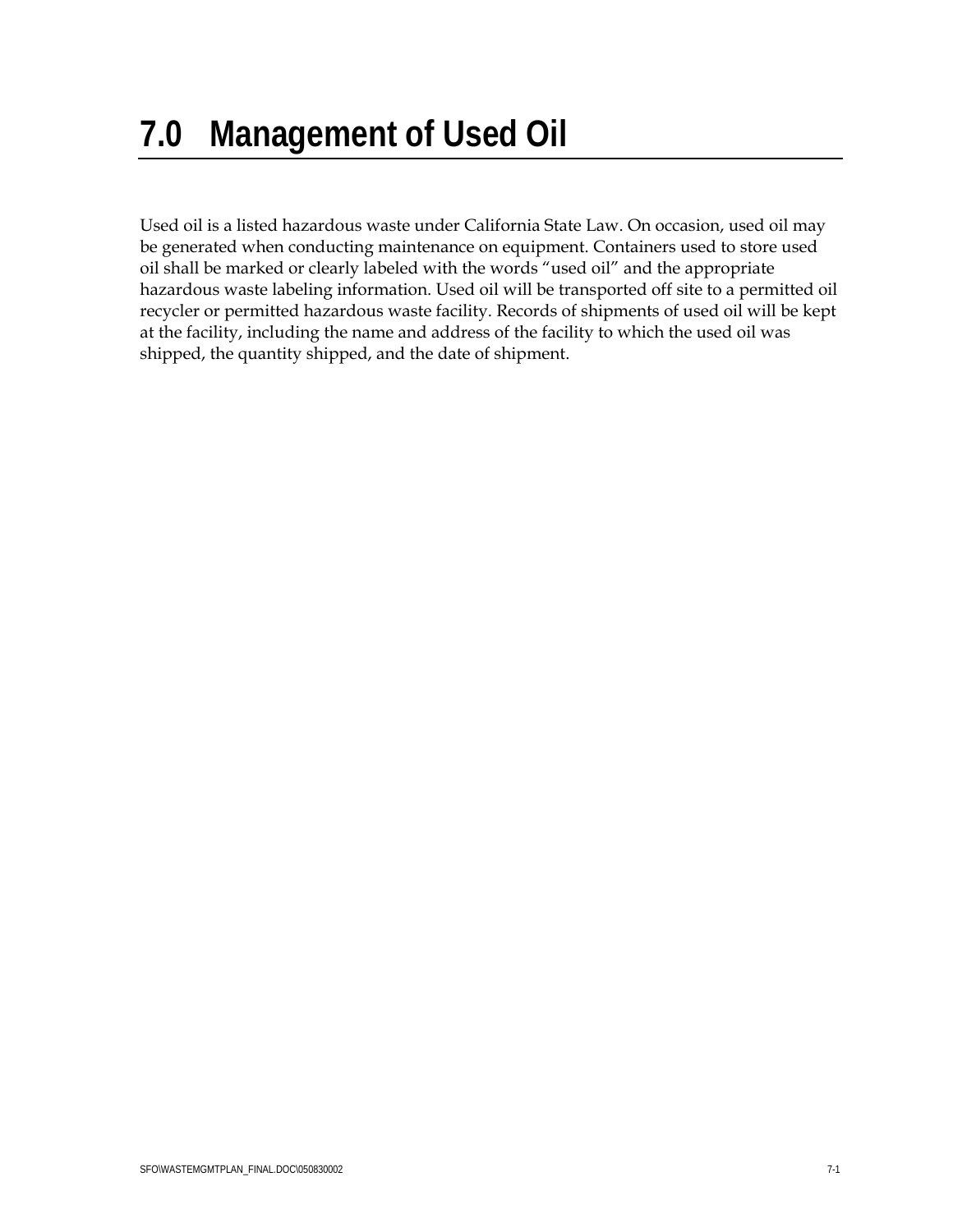## **8.0 Management of Fluorescent Light Bulbs and Used Batteries**

Fluorescent light tubes are a Universal Hazardous Waste subject to the requirements of 22 CCR, Division 4.5, Chapter 23. Occasionally, spent fluorescent light tubes may be generated at the site. Spent light tubes will be accumulated in a container labeled "used lamps" with the date the first used lamp is placed in the container. Used lamps will be stored in such a way to avoid breakage. Used lamps will be sent off site for recycling within 1 year. Records of shipments of used lamps will be kept at the facility, including the name and address of the facility to which the lamps were shipped, the quantity of lamps shipped, and the date of shipment.

Used batteries (not including automotive-type lead-acid batteries) are a Universal Hazardous Waste subject to the requirements of 22 CCR, Division 4.5, Chapter 23. If used batteries are generated, the batteries will be accumulated in a container labeled "used batteries" with the date the first used battery is placed in the container. Used batteries will be sent to a facility that is permitted to accept them within one year. Records of shipments of used batteries will be kept at the facility, including the name and address of the facility to which the batteries were shipped, the quantity of batteries shipped, and the date of shipment.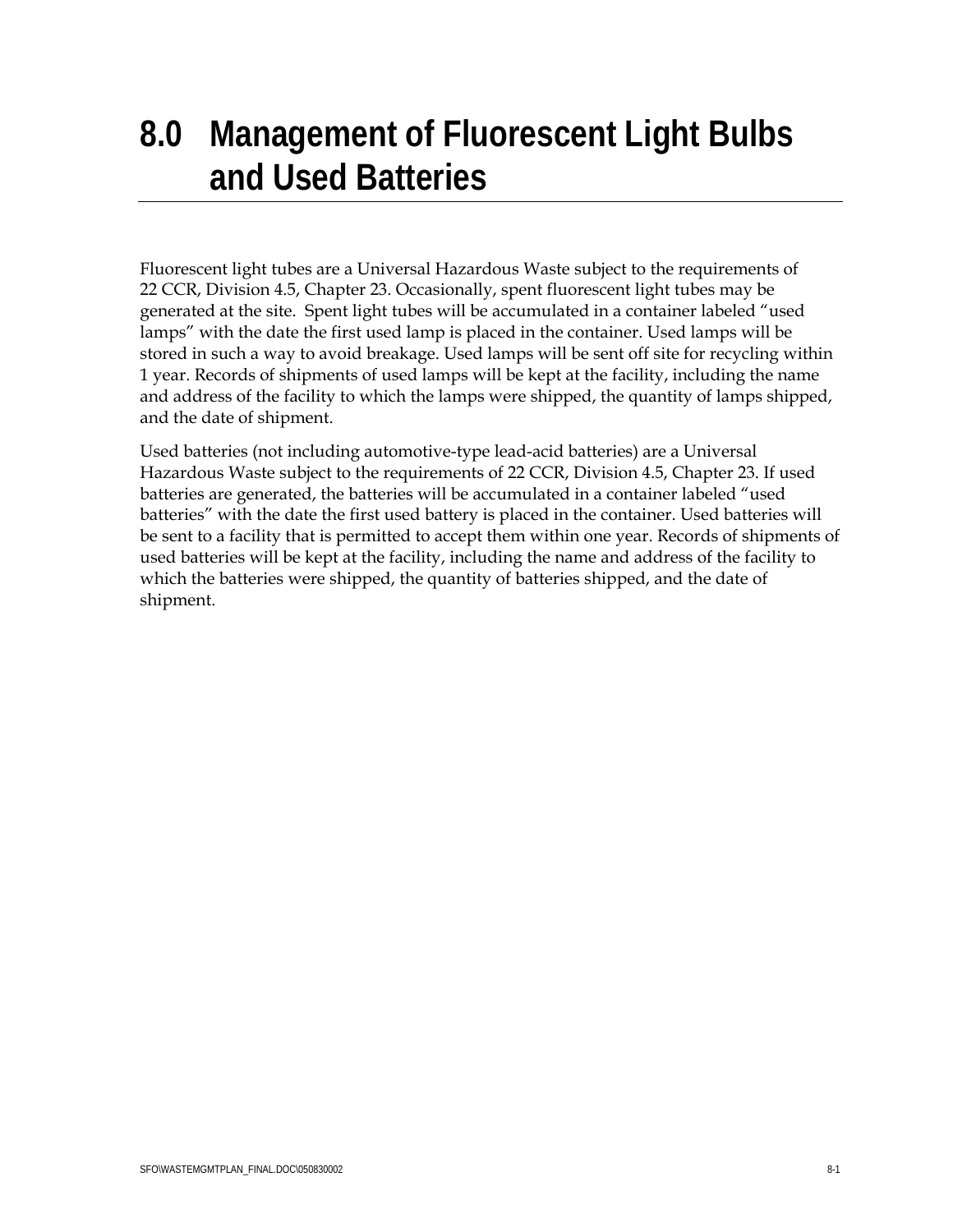### **9.1 Manifesting**

Hazardous wastes being transported off site will be accompanied by a hazardous waste manifest and transported by a registered hauler. The manifest will be completed per the requirements of 49 CFR 172.205 and 22 CCR, Division 4.5, Chapter 12.

An appropriately trained and designated individual will sign the manifest, witness the tranporter's signature of the manifest, and retain two copies. Signatory authority for the individual signing the manifest, as the generator, will be documented and retained on file at the site. One of the two copies of the manifest will be retained in the files, and the other copy will be submitted to the Department of Toxic Substances Control within 30 days of the date of the shipment. The transporter retains the remaining copies of the manifest until arrival at the disposal facility. The disposal facility is required to return a signed copy to the generator.

### **9.2 Pre-shipment Labeling**

Containers of 110 gallons or less will be clearly marked with the following words and information:

- Hazardous Waste State and Federal Law Prohibit Improper Disposal. If found, contact the nearest police or public safety authority, the USEPA, or the California Department of Toxic Substances Control.
- Generator's Name and Address \_\_\_\_\_\_\_\_\_\_\_\_\_\_\_\_\_\_\_\_
- Manifest Document Number\_\_\_\_\_\_\_\_\_\_\_\_\_\_\_\_\_\_\_\_\_\_\_

### **9.3 Placarding**

Before hazardous wastes are transported off site, treatment system staff will confirm that the hazardous waste transporter is correctly placarded in accordance with 49CFR 172, Subpart F.

### **9.4 Land Disposal Restrictions**

The treatment solids are expected to be toxicity characteristic metal wastes that are restricted from disposal in a landfill unless it is demonstrated that these solids meet the treatability standards of 22 CCR Division 4.5, Chapter 18, Article 4. PG&E will test the treatment solids to determine if they meet these treatment standards and will maintain the results with this plan. Based on the results of this testing, PG&E will send an initial notification and notifications with each waste shipment meeting the requirements of 22 CCR 66268.7 to the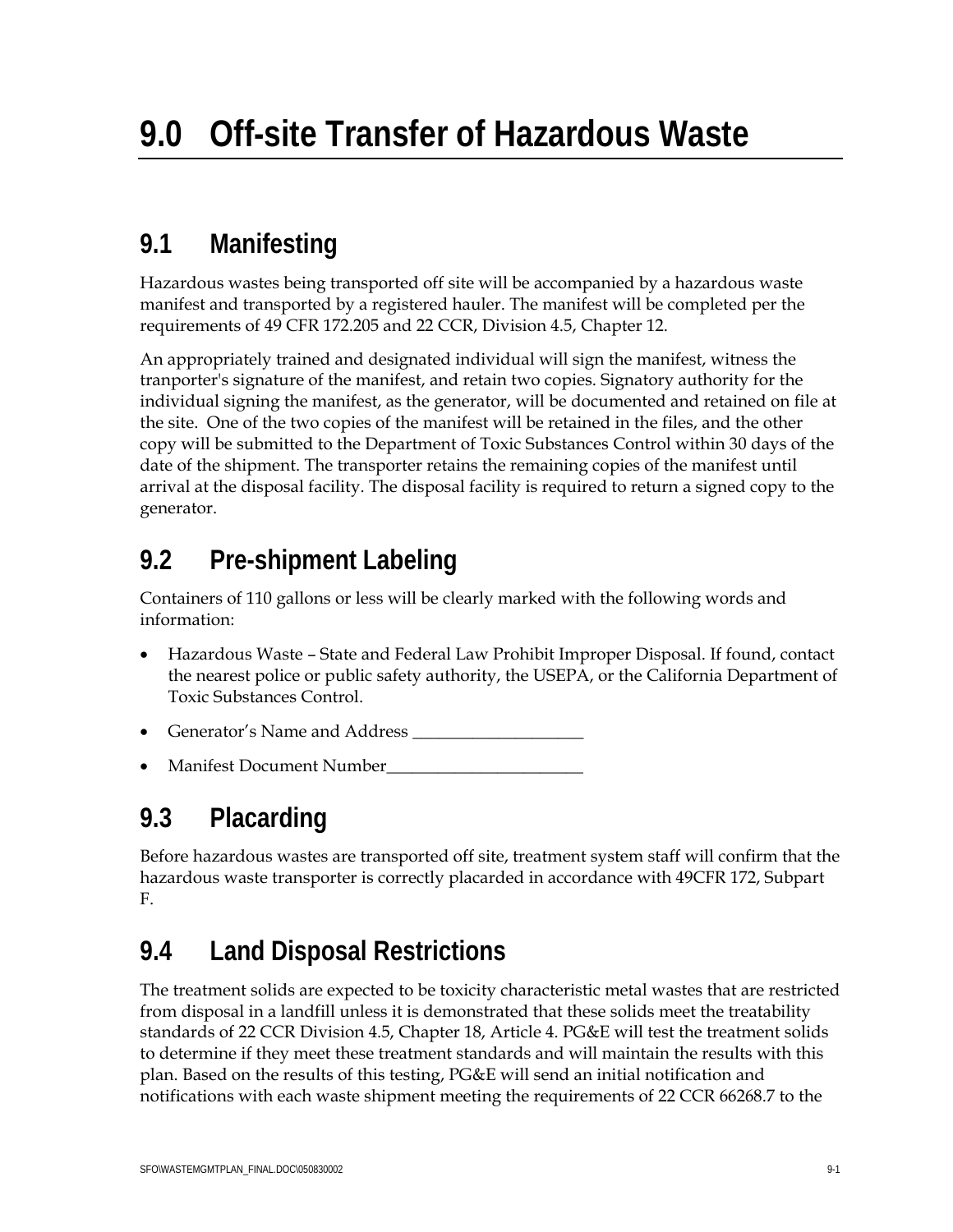permitted hazardous waste disposal facility. Copies of notices will be retained on site for at least 3 years.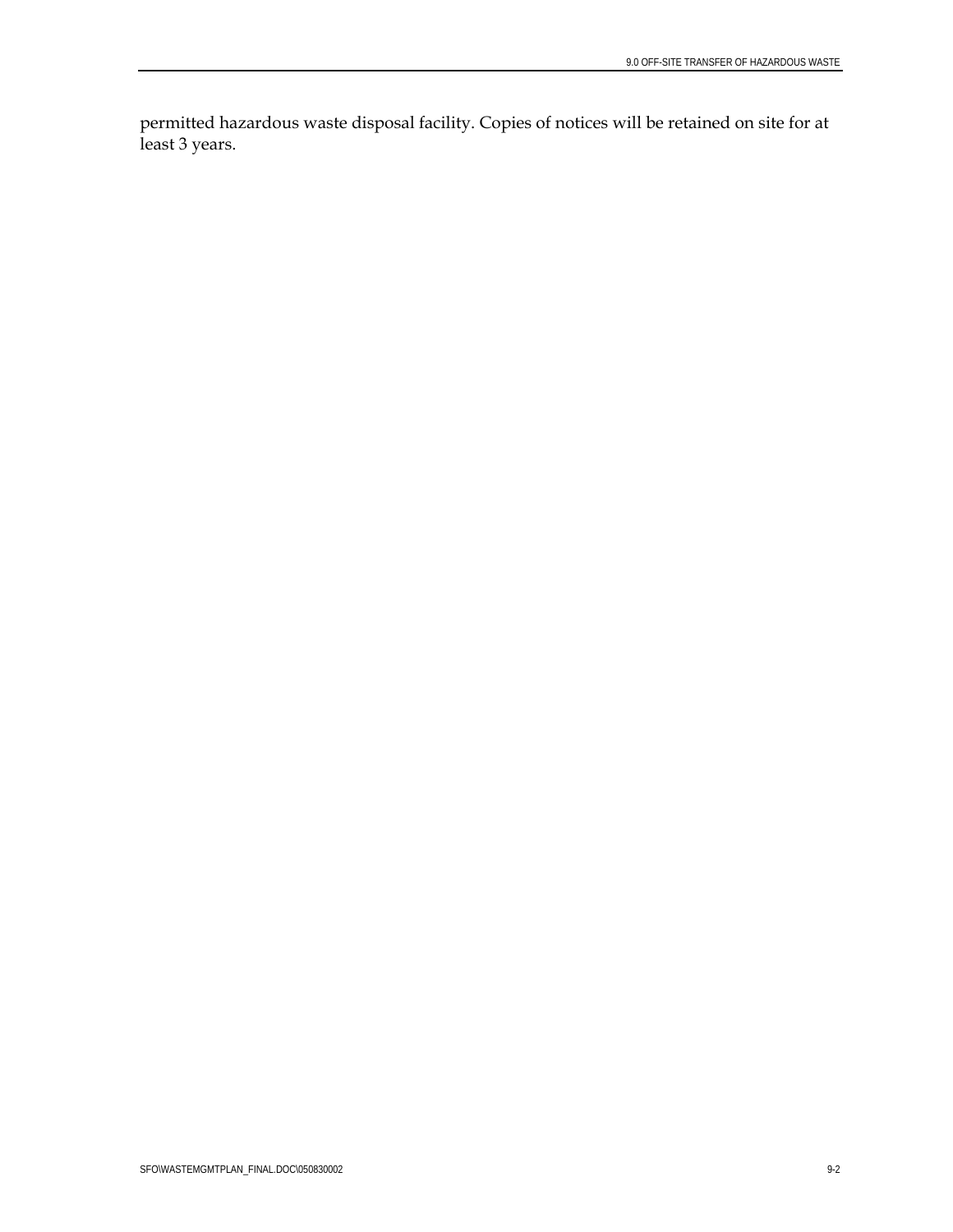# **10.0 Contingency Plan**

The Business Emergency/Contingency Plan contains information and procedures related to potential releases, spills, etc. The plan will be implemented in the event of an emergency related to hazardous materials, including hazardous wastes.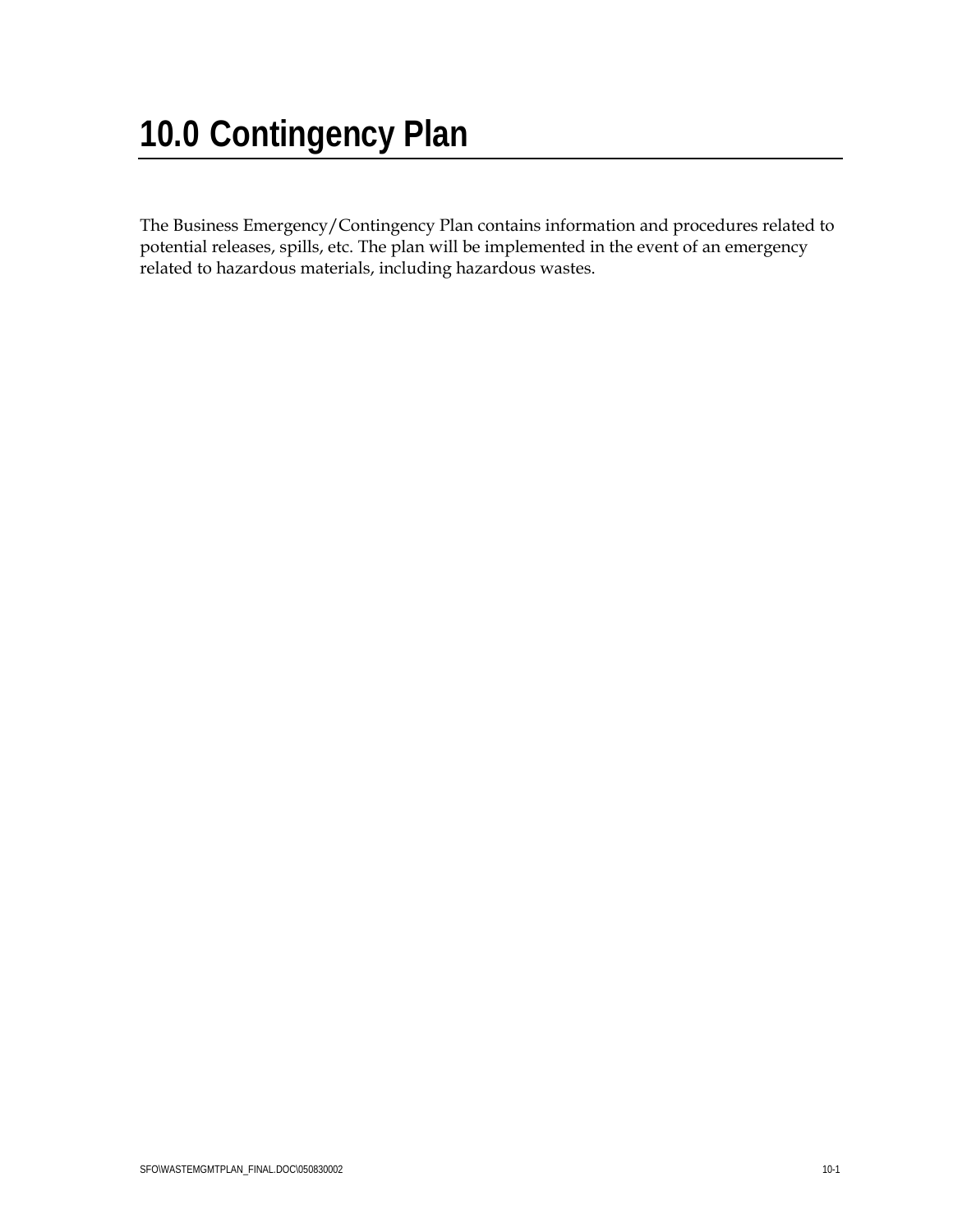# **11.0 Training**

Personnel will be trained in the elements of this plan, commensurate with their job responsibilities. Personnel will attend refresher training on an annual basis, unless otherwise specified below. More frequent training will be provided as necessary (e.g., if elements of this plan change significantly, job responsibilities change). Training will be directed by a person trained in the elements of this plan and the associated rules regulations.

Training topics may include (based on responsibilities):

- Hazard Communication and Emergency Response Procedures
- Waste Management
- Sampling
- Hazardous Materials Transportation

#### Hazard Communication Training and Emergency Response Procedures (8CCR 5194)

Personnel will be trained in the Hazard Communication Standard. Safety training will be provided in the areas of emergency response, measures to protect the employee from the hazards associated with hazardous materials to which they may be exposed in the work place, specific measures implemented to protect employees from exposure, methods and procedures for avoiding accidents (e.g., proper procedures for handling packages containing hazardous materials), etc.

Training records will be maintained for at least five years after an employee has terminated employment or until site closure. Additional training will be provided if workplace hazards change, emergency response measures change, etc.

Waste Management Training (22CCR 66265.16)

Personnel will be trained commensurate with their responsibilities and within six months after starting to work at the facility and will not work unsupervised until trained.

Training topics may include:

- Waste characterization
- Inspections
- Emergency/Spill Response Procedures

Training documentation will include:

- The job titles of each position involving hazardous waste management and the name of the employee filling the job
- Written job description
- Written description of the type and amount of training to each position
- Records of training provided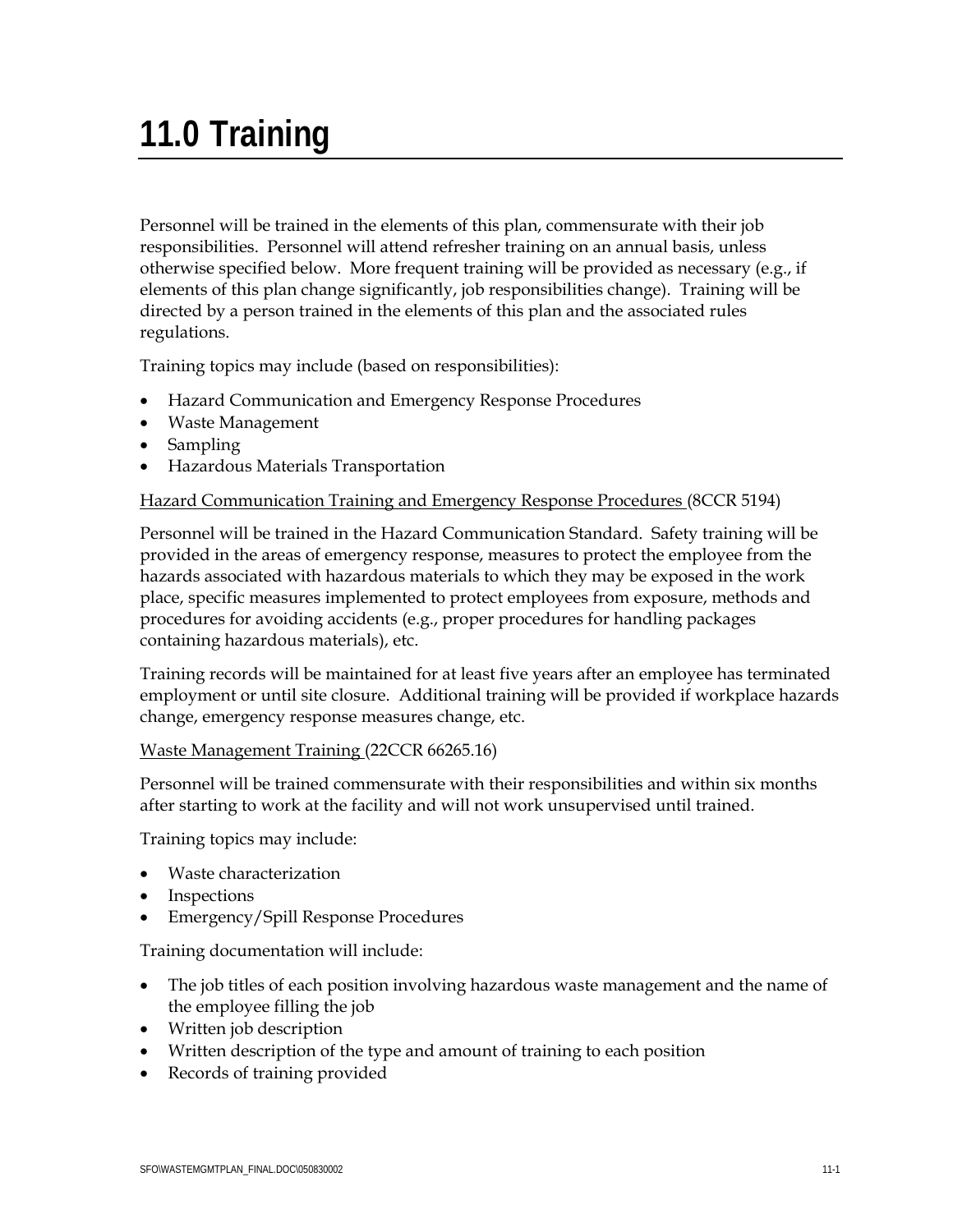Training records will be maintained for at least three years after an employee has terminated employment or until site closure. Refresher training will be provided on an annual basis and more often if needed.

#### Sampling (22CCR 66265.16)

Personnel will be trained commensurate with their responsibilities and within six months after starting to work at the facility and will not work unsupervised until trained.

Training topics may include, for example:

- Locations and frequency of sampling
- Sample collection methods/techniques
- Sample container selection, preservation, and holding times
- Chain of Custody procedures

Training records will be maintained for at least three years after an employee has terminated employment or until site closure. Refresher training will be provided on an annual basis and more often if needed.

#### Hazardous Materials Transportation Training (49 CFR Part 172, Subpart H)

Training of operators in regulatory requirements related to shipping of hazardous materials will include:

- Training to familiarize treatment operators with DOT hazardous materials pre-transport requirements and to enable the employees to recognize and identify hazardous materials.
- Function-specific training concerning requirements in DOT hazardous materials pre-transport requirements.
- Security awareness training that provides an awareness of security risks associated with hazardous materials transportation and methods designed to enhance transportation security, including how to recognize and respond to possible security threats.

New employees will be trained upon hiring or within 90 days provided that the employee performs those functions under the direct supervision of a properly-trained and knowledgeable hazmat employee. Refresher training will be provided every three years.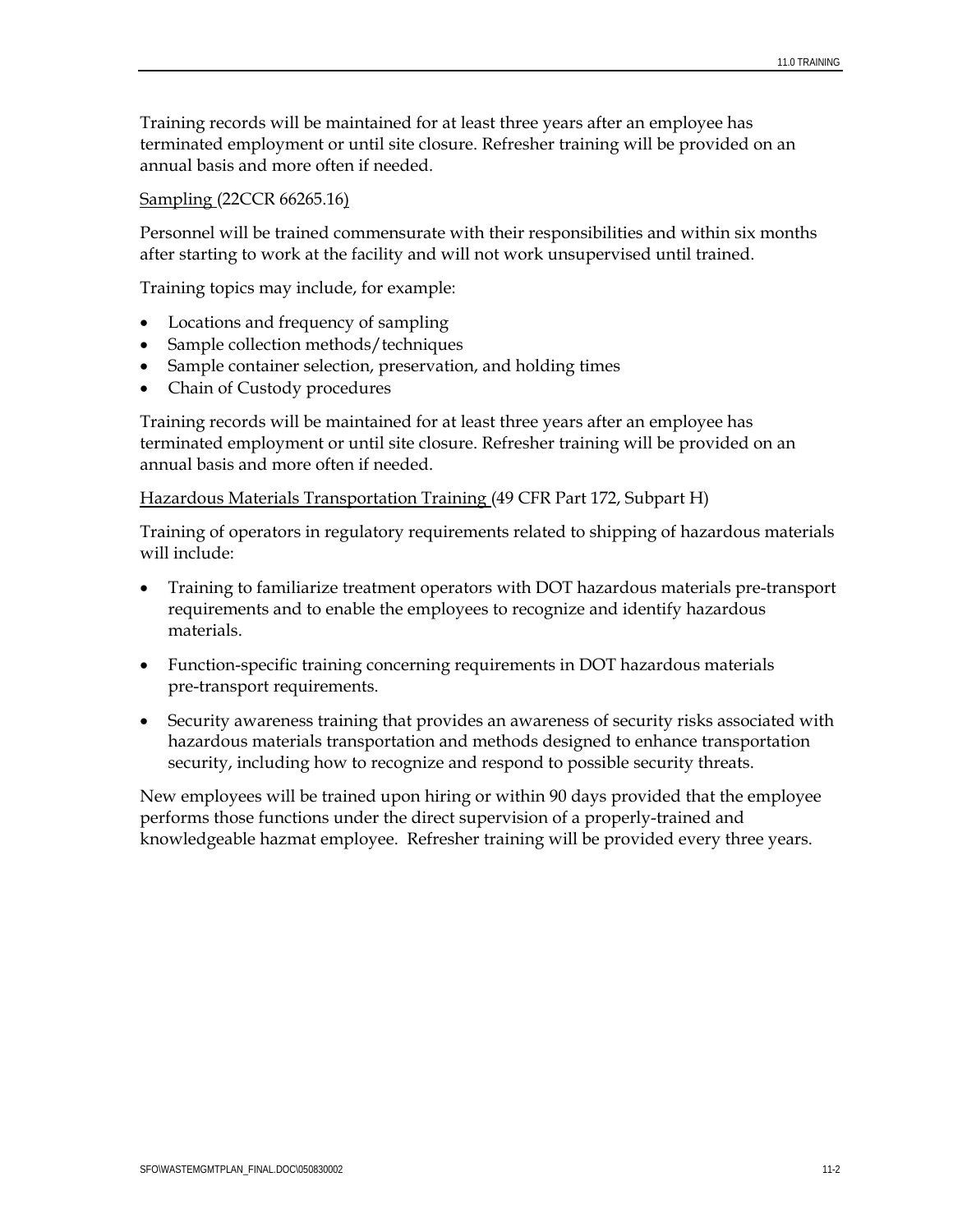## **12.0 Waste Transporters and Disposal Facilities**

Transporters and disposal facilities currently identified for each waste stream are summarized in Table 4. Proposed changes to disposal facilities will be submitted to the Executive Director of the CRBRWQCB for approval. Copies of written communications from the CRBRWQCB approving disposal facility changes will be maintained with this plan.

**TABLE 4** 

| Summary of IM 3 Waste Streams, Waste Transporters and Disposal Facilities |
|---------------------------------------------------------------------------|
| Waste Management Plan, Topock Compressor Station, Needles, California     |
|                                                                           |

| <b>Waste Stream</b>                                                                            | <b>Transporter</b>                                                                                              | <b>Disposal Facility</b>                                                                                                                                                                                   |  |
|------------------------------------------------------------------------------------------------|-----------------------------------------------------------------------------------------------------------------|------------------------------------------------------------------------------------------------------------------------------------------------------------------------------------------------------------|--|
| Treatment system<br>solids                                                                     | DenBeste Transportation, Inc.<br>820 DenBeste Court<br>Windsor, CA 95492<br>800-838-1477<br>EPA ID CAD982513632 | Chemical Waste Management Inc.<br>35251 Old Skyline Rd., Kettleman City, CA 93239<br>559-386-6151<br>EPA ID CAT000646117                                                                                   |  |
| Treatment system<br>reverse osmosis<br>concentrate                                             | DenBeste Transportation, Inc.<br>820 DenBeste Court<br>Windsor, CA 95492<br>800-838-1477<br>EPA ID CAD982513632 | U.S. Filter Recovery Services, California<br>5375 South Boyle Avenue, Vernon, California 90058<br>323-277-1500<br>EPA ID CAD 097030993<br>PG&E Topock Compressor Station<br><b>Evaporation Ponds</b>       |  |
| Off-specification or<br>untreated<br>groundwater                                               | DenBeste Transportation, Inc.<br>820 DenBeste Court<br>Windsor, CA 95492<br>800-838-1477<br>EPA ID CAD982513632 | U.S. Filter Recovery Services, California<br>5375 South Boyle Avenue, Vernon, California 90058<br>323-277-1500<br>EPA ID CAD 097030993                                                                     |  |
| Empty chemical<br>containers                                                                   | <b>Chemical Vendor</b>                                                                                          | Containers of 5 gallons or less emptied per regulation<br>and discarded as non-hazardous waste. Containers<br>greater than 5 gallons emptied per regulation and<br>returned to vendors for reconditioning. |  |
| Used oil                                                                                       | DenBeste Transportation, Inc.<br>820 DenBeste Court<br>Windsor, CA 95492<br>800-838-1477<br>EPA ID CAD982513632 | Permitted oil recycling facility to be determined.                                                                                                                                                         |  |
| Miscellaneous<br>hazardous waste<br>(e.g. including<br>cleanup debris,<br>wipes, and filters). | DenBeste Transportation, Inc.<br>820 DenBeste Court<br>Windsor, CA 95492<br>800-838-1477<br>EPA ID CAD982513632 | Chemical Waste Management Inc.<br>35251 Old Skyline Rd., Kettleman City, CA 93239<br>559-386-6151<br>EPA ID CAT000646117                                                                                   |  |
| Light tubes                                                                                    | DenBeste Transportation, Inc.<br>820 DenBeste Court<br>Windsor, CA 95492<br>800-838-1477<br>EPA ID CAD982513632 | Recycled.                                                                                                                                                                                                  |  |